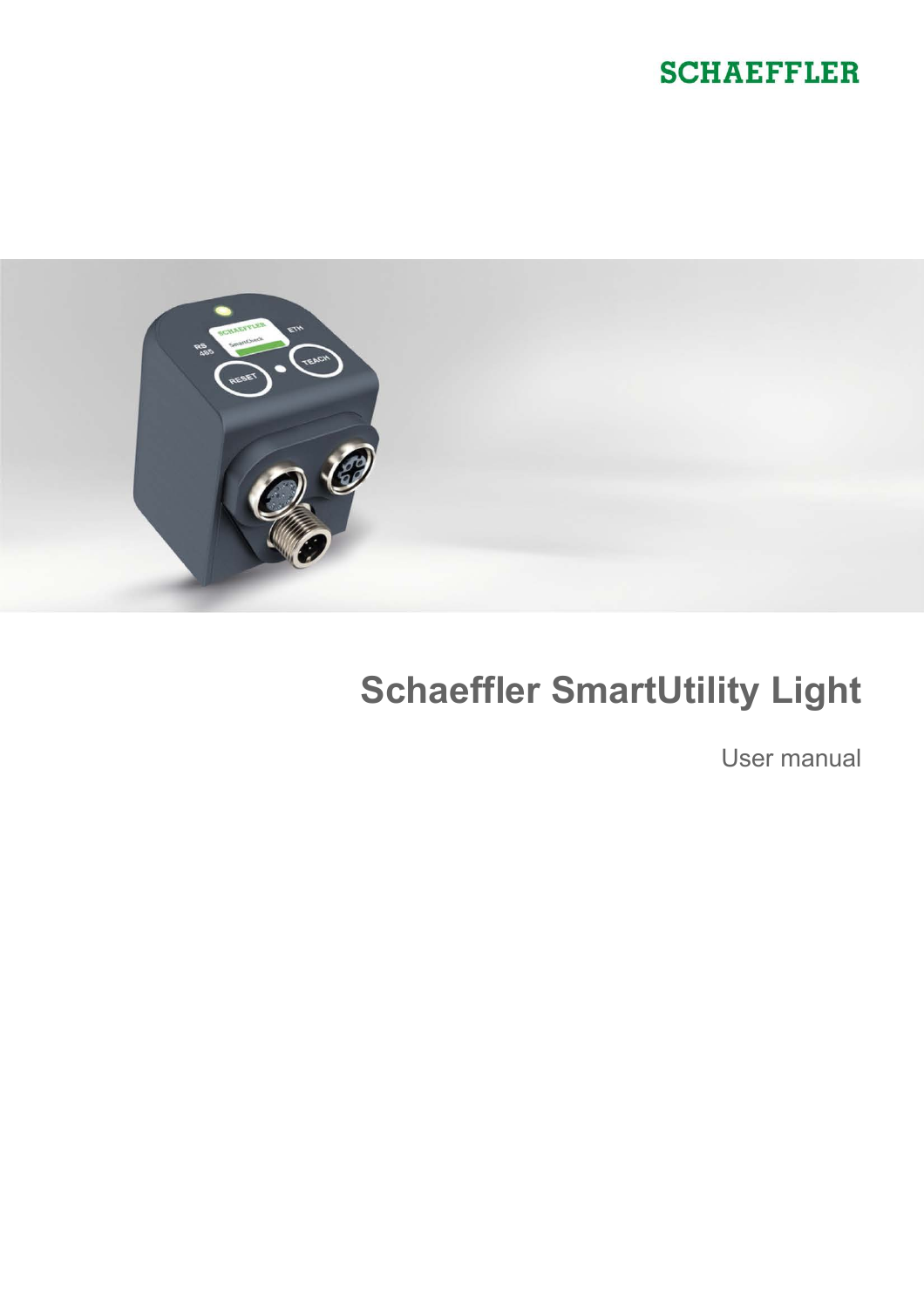### **Imprint**

Schaeffler Monitoring Services GmbH Kaiserstraße 100 52134 Herzogenrath Germany Telephone: +49 (0) 2407 9149 66 Fax: +49 (0) 2407 9149 59 Email: industrial-services@schaeffler.com Website: www.schaeffler.com/services

All rights reserved.

No part of the documentation or software may be reproduced in any form or processed, duplicated or distributed using electronic systems without our written consent. We would like to point out that the designations and brand names of the various companies used in the documentation are generally protected by trademark, brand and patent laws.

Microsoft, Windows and Microsoft Edge are brands or registered trademarks of the Microsoft Corporation in the USA and/or in other countries. Google Chrome™ is a trademark of Google.

The software uses third-party software under the respective licences. For more information, see 'More actions' > 'Info' > 'Licences' in the SmartUtility software.

Version 1.24.0 Original user guide. © 20/04/2021 - Schaeffler Monitoring Services GmbH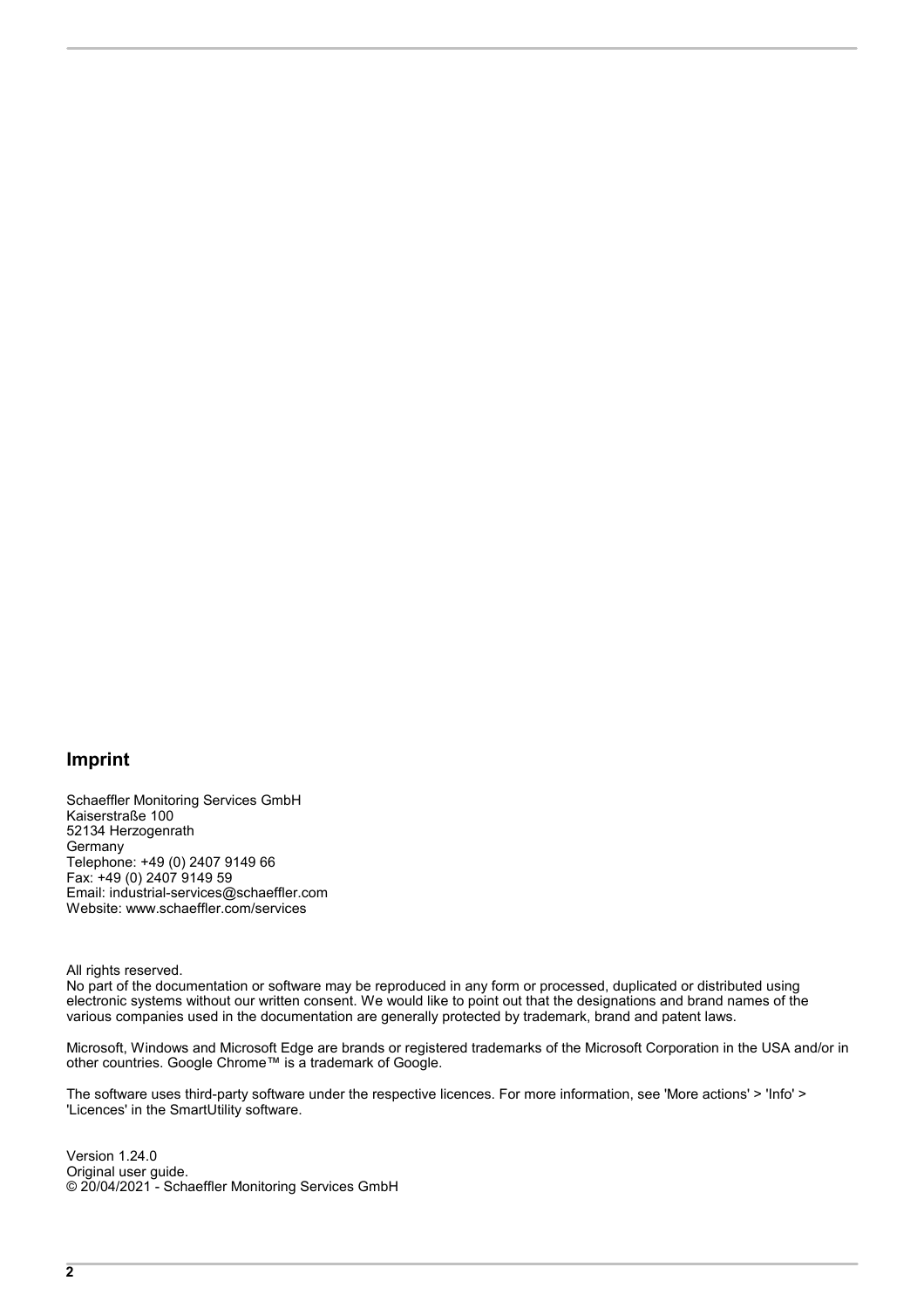## **Contents**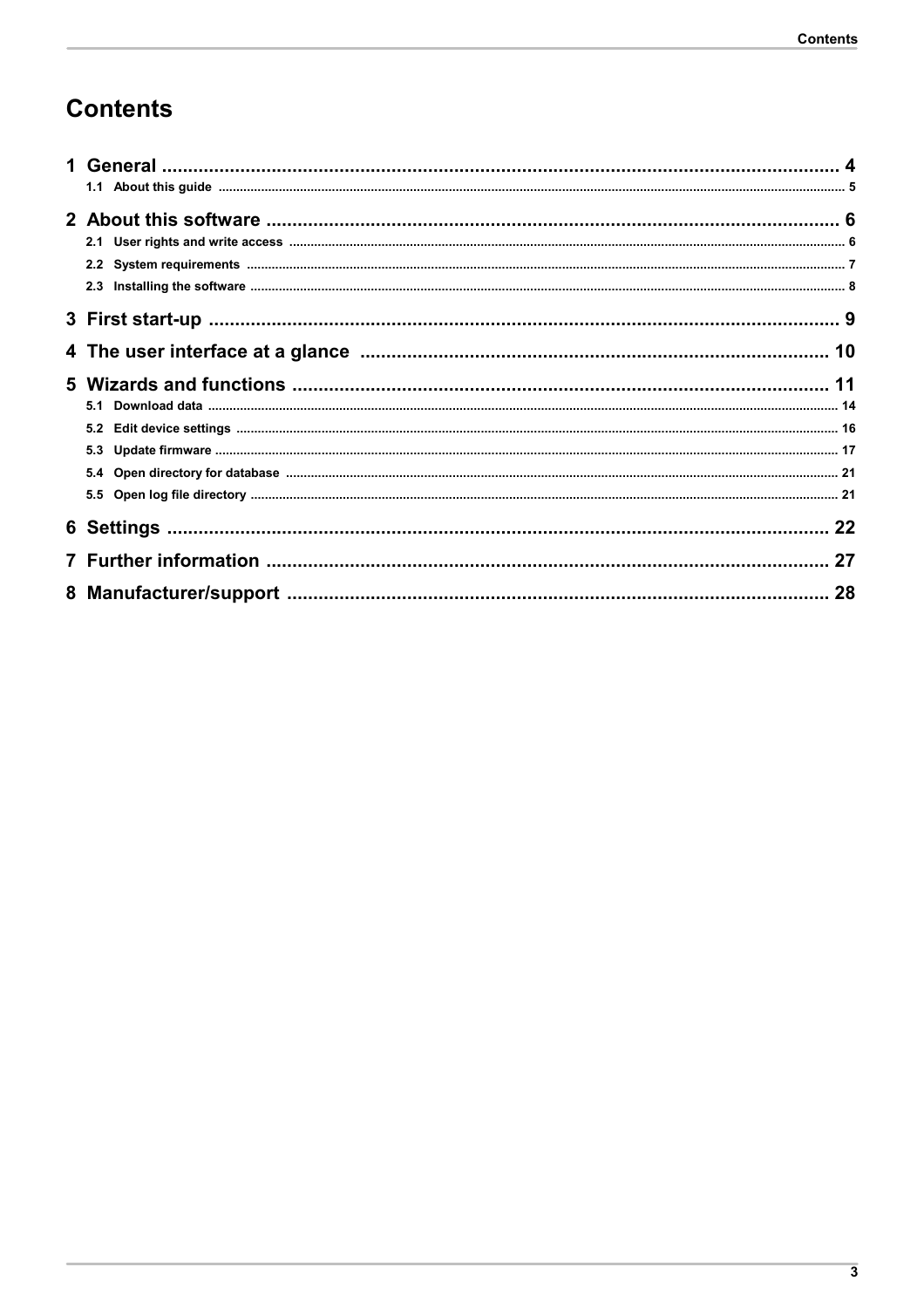## <span id="page-3-0"></span>**1 General**

The Schaeffler SmartUtility Light software assists you with the basic management functions of the Schaeffler SmartCheck or ProLink device. With this software, you perform the basic configuration of the device, download measurement data from the device and update the firmware.

With the full version of Schaeffler SmartUtility, you can also open the devices directly in the Schaeffler SmartWeb software, analyse measurement data in the SmartUtility Viewer and download configurations and install them on other devices. Further information is available from your customer support representative (see Support).

#### **About the vibration monitoring systems**

SmartCheck and ProLink are vibration monitoring systems for permanent frequency-selective monitoring. They offer you the following functionality:

**The Schaeffler SmartCheck system** can capture, record and analyse measurement values using two integrated signals and up to three connected signals. After the analysis, the system can switch outputs and display the status using LEDs depending on user-defined alarm limits. Inputs are available, which record additional signals, to allow the device to be integrated into a superordinate system. These signals can be used as command variables for a dependent signal analysis, e.g. to initiate time or event-controlled measurement jobs.

**The Schaeffler ProLink system** consists of a processor module and at least one vibration module. The system can be extended to a maximum of 4 vibration modules. Up to 4 analogue and 2 digital signals can be connected per vibration module and measured values can be logged, recorded and analysed. After the analysis, the system can switch up to 4 digital outputs per vibration module depending on user-defined alarm limits, and report the state to an external control system, for example.

The Schaeffler vibration monitoring system can be used to cover a wide range of applications; the system can be configured to meet your own requirements using the integrated SmartWeb web application. You can combine multiple SmartCheck or ProLink devices in a network. All devices are administered centrally on a PC via the SmartUtility Light software. With the full version of SmartUtility, you can also open the devices directly in the SmartWeb software, analyse measurement data in the SmartUtility Viewer and download configurations and install them on other devices.

With the SmartCheck and ProLink system, Schaeffler offers status monitoring that is optimised to suit your requirements.

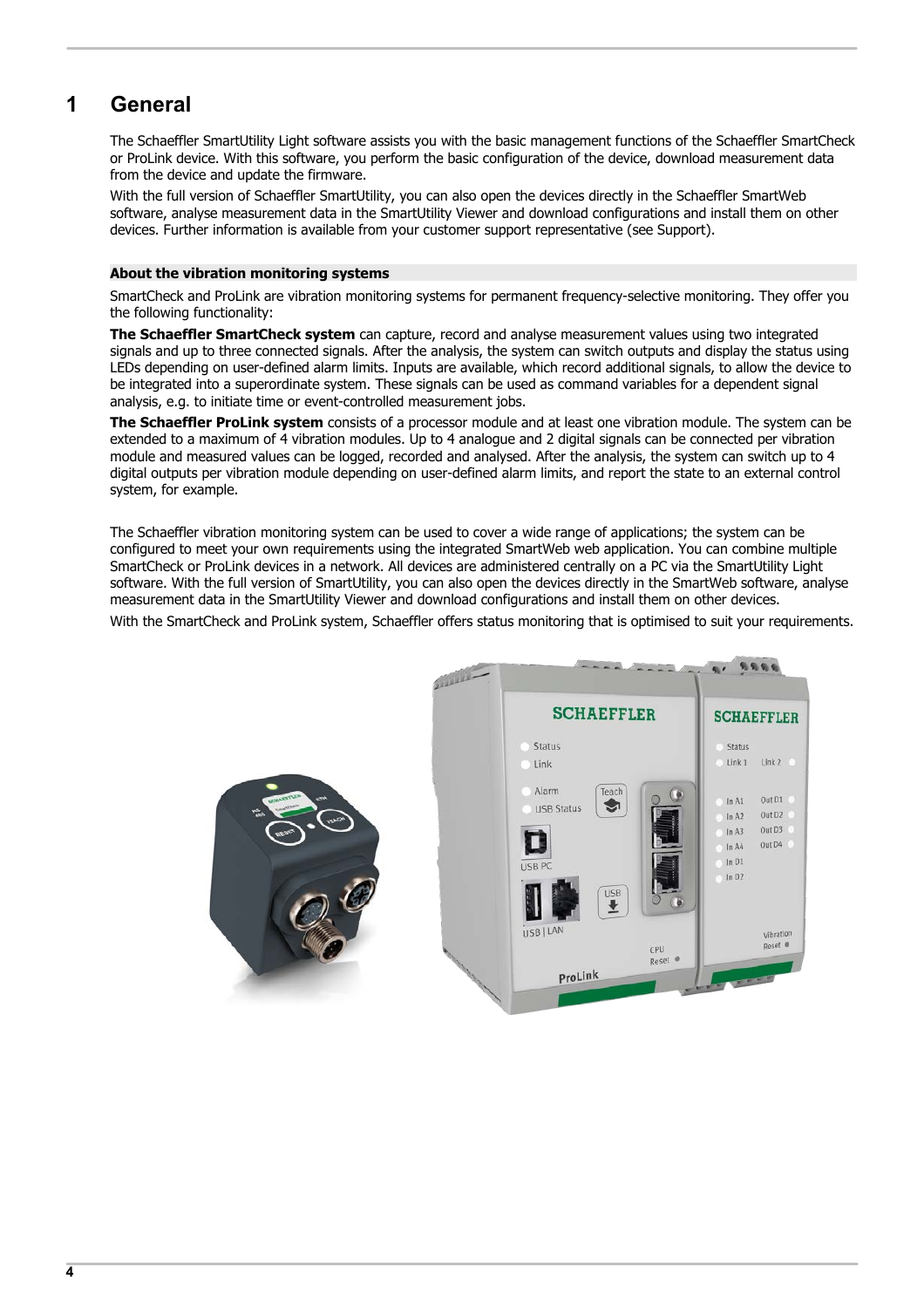## <span id="page-4-0"></span>**1.1 About this guide**

This guide describes how to use the Schaeffler SmartUtility Light software. Read this guide carefully before using the software, and store it in a safe place.

- Make sure that  $\bullet$  This quide is available to all users  $\bullet$  This guide is available to all users<br>• If the product is passed on to other users
- $\bullet$  If the product is passed on to other users, this guide is passed on with it<br>• Additions and amondmonts provided by the manufacturer are always attached
- Additions and amendments provided by the manufacturer are always attached to this guide.

#### **System-specific instructions and illustrations**

You can use the software described here with both the Schaeffler SmartCheck system and the Schaeffler ProLink system. The usage is largely the same for both systems. The text in this manual always highlights any differences.

Illustrations provide examples to clarify the information and instructions contained in the text. For instances where there is hardly any difference between the systems, we have omitted the illustration of the other system to improve readability and clarity.

#### **Further information**

This software is required for the operation of the Schaeffler SmartCheck or ProLink system. In addition to the device, these systems also include the integrated web interface and Schaeffler SmartWeb software, which are described in their respective manuals.

Optionally, instead of the Schaeffler SmartUtility Light software, you can purchase the Schaeffler SmartUtility software with enhanced functionality. This is also described in a separate manual.

#### **Definitions**

- Product: the Schaeffler SmartUtility Light software described in this manual.<br>• User: person as assasisation with the ability to use the product
- User: person or organisation with the ability to use the product.

#### **Symbols used**

- This symbol indicates<br>• Helpful additional information and
- · device settings or practical tips that will help you to perform activities more efficiently.



#### **CAUTION The damage that can occur is described here**

Measures to prevent the damage are explained here.

<span id="page-4-1"></span>[Cross-reference symbol](#page-4-1)l 5h: This symbol refers to a page in the manual that provides further information. If you are reading the manual in PDF format on a screen, clicking the word to the left of the cross-reference symbol will take you straight to the section in question.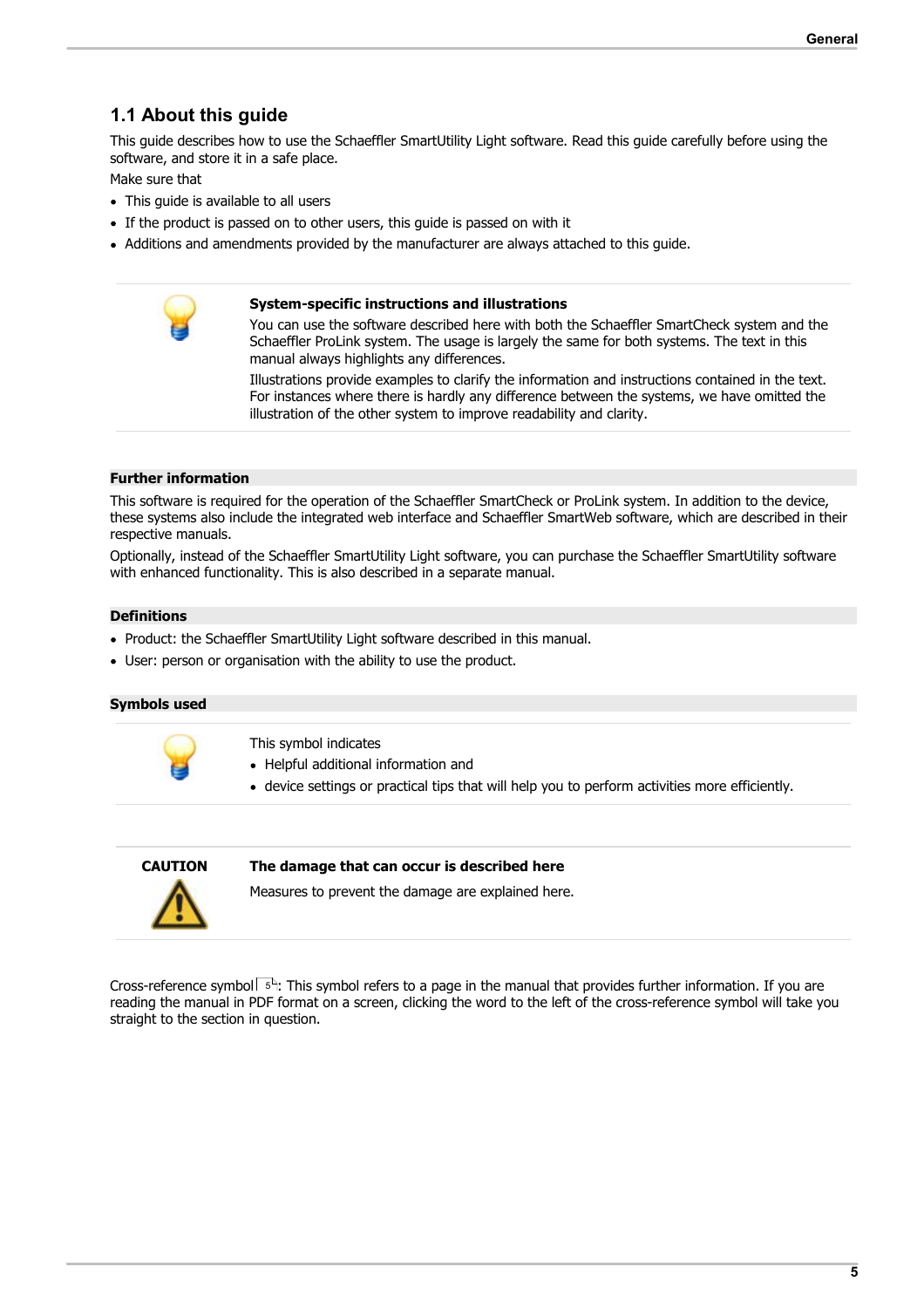## <span id="page-5-0"></span>**2 About this software**

The Schaeffler SmartUtility Light software is provided to you as a setup version that you need to install. You can find this version in the "Schaeffler SmartUtility Light" program directory on the supplied CD-ROM or on our microsite. It automatically checks for the SmartUtility Light software requirements, such as Microsoft .NET Framework, and installs them if necessary.



Perform a software and firmware update before commissioning. You can download the latest version via the SmartUtility Light software or from the Downloads area on the microsite: ·

- SmartCheck: [www.schaeffler.de/en/condition-monitoring/smartcheck](http://www.schaeffler.de/en/condition-monitoring/smartcheck)
- · ProLink: [www.schaeffler.de/en/condition-monitoring/prolink](http://www.schaeffler.de/en/condition-monitoring/prolink)

#### **Functionality**

The following overview displays the functionality of the SmartUtility software or the SmartUtility Light software:

| <b>Wizards and functions</b>    | <b>SmartWeb</b>          | <b>SmartUtility</b>        | <b>SmartUtility Light</b> |
|---------------------------------|--------------------------|----------------------------|---------------------------|
| Status overview                 | $\checkmark$             | $\ast$                     | $\overline{\phantom{a}}$  |
| Measurement data viewer         | $\checkmark$             | $\ast$                     |                           |
| Live view                       | $\checkmark$             | $\ast$                     |                           |
| Configuration                   | $\checkmark$             | $\ast$                     | $\overline{\phantom{a}}$  |
| User management                 | ✓                        | ✓<br>(User name, password) |                           |
| Open devices                    |                          | $\checkmark$               |                           |
| Download data                   | $\checkmark$             | $\checkmark$               | ✓                         |
| Analyse data                    |                          | $\checkmark$               |                           |
| Create report                   |                          | $\checkmark$               |                           |
| Edit device settings            |                          | ✓                          | ✓                         |
| Downloading the configuration   | ۰                        | $\checkmark$               | $\overline{\phantom{a}}$  |
| Sending the configuration       |                          | ✓                          |                           |
| Update firmware                 |                          | $\checkmark$               | $\checkmark$              |
| Open log file directory         | $\overline{\phantom{0}}$ | ✓                          | $\checkmark$              |
| Opening the default directories |                          | $\checkmark$               | ✓                         |
| Manage report templates         |                          | $\checkmark$               |                           |
| Migrate data                    |                          | $\checkmark$               |                           |
| Import data from mailbox        | ۰                        | $\checkmark$               | $\overline{\phantom{a}}$  |
| Import SmartWeb data            |                          | ✓                          |                           |
| Export data                     |                          | ✓                          |                           |

\* This function can be accessed via the Schaeffler SmartUtility software.

### <span id="page-5-1"></span>**2.1 User rights and write access**

To install and operate the SmartUtility Light software, you require special access rights. Please contact your system administrator if you experience problems with the security requirements of your system.

#### **User rights**

To install the Schaeffler SmartUtility Light software, you require administrator rights on your system.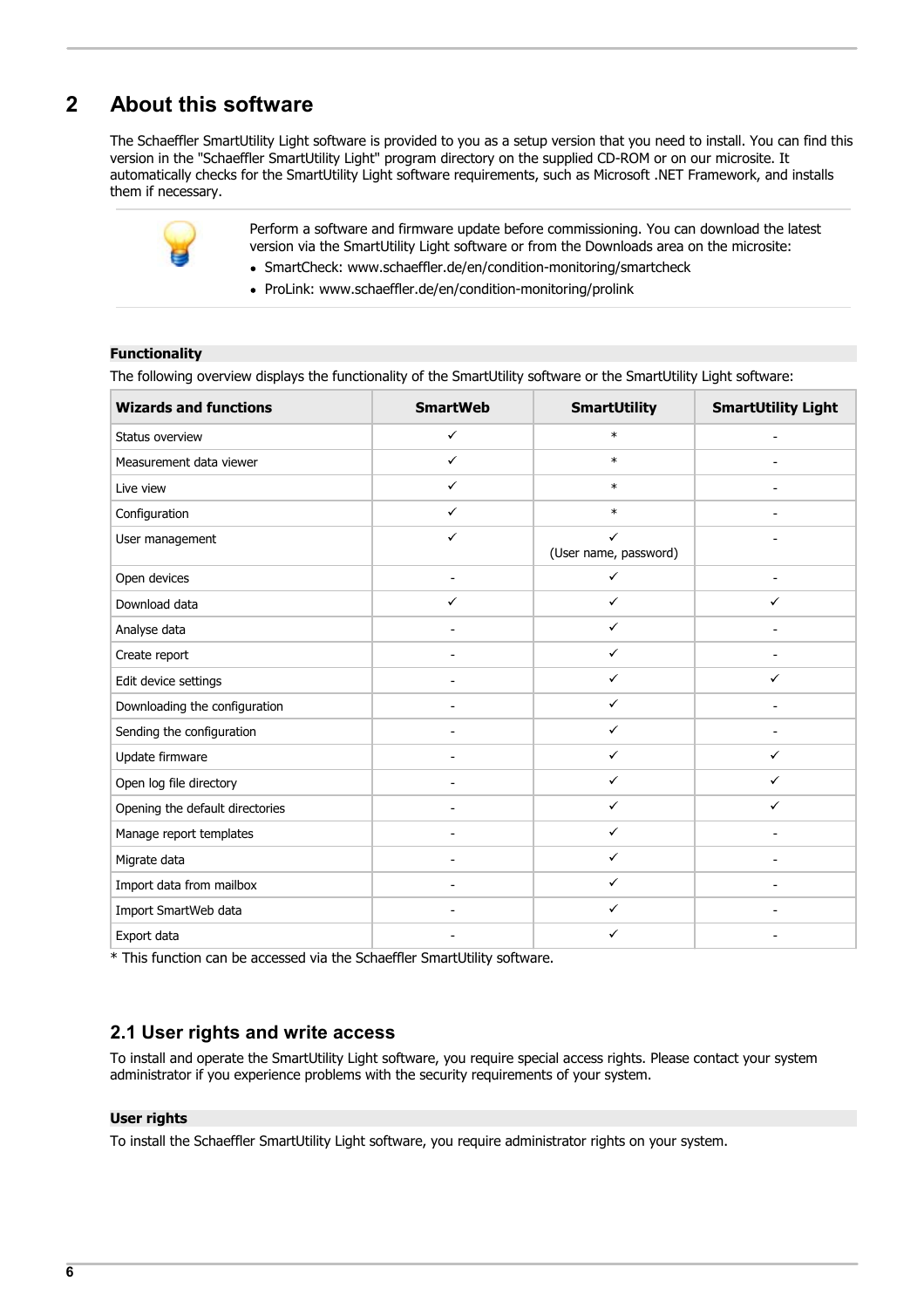

Tip: Install the software with administrator rights and then switch back to a normal user.

#### **Write access**

The software saves settings data and log data during operation. For this reason, you require write access for the following directories for the setup version of the SmartUtility Light software:

#### **Default directories**

· C:\data

#### **Log file directory**

· C:\Users\[User name]\AppData\Roaming\Condition Monitoring

#### <span id="page-6-0"></span>**2.2 System requirements**

Your system needs to meet the following requirements for you to get the most from your Schaeffler SmartUtility Light software:

#### **General system requirements**

Windows 10 (32/64 bit)

The system requirements recommended by Microsoft must be met as a minimum: ·

- Dual-core processor
- 2 GB RAM (recommended: 4 GB RAM)
- 16 GB of hard disc space available
- · DirectX 11-compatible graphics device

- In addition:<br>• · Screen resoluti • Screen resolution: 1024x768 (pixels) at 96 dpi and normal font size (recommended: 1280x800 or higher)<br>• Disk space for software: at least 40 MB free disk space
- Disk space for software: at least 40 MB free disk space
- · Mouse: three-button mouse recommended



- · In addition, you require disk space for the data downloaded from the SmartCheck or ProLink device. This can vary considerably according to the application type and depending on your measurement tasks. measurement tasks.<br>• USB graphics cards are not supported.
- 

#### **Other requirements**

- · Microsoft .NET Framework 4.6.1
- · Standard browsers: Google Chrome, Microsoft Edge



The SmartUtility Light software checks whether the Microsoft .Net Framework component is on the computer and installs it automatically if necessary. If you run the installation without an Internet connection, the components are set up in English by default. The SmartUtility Light software is also then fully functional.

#### **Requirements for connection to the computer**

- The UDP communication protocol must be enabled on ports 19000 and 19001 in existing firewalls in your network.<br>• The ports must also be enabled for UDP broadcasts. This can be done in the Windows firewall via **Allow unic**
- The ports must also be enabled for UDP broadcasts. This can be done in the Windows firewall via **Allow unicast**
- **response**. · If the SmartCheck or ProLink device has not been assigned an address via DHCP, it will have the IP address 192.168.1.100 by default. In this case, the IP address of your computer must be within the 192.168.1.x range.

Please contact your system administrator if you experience problems with the network settings.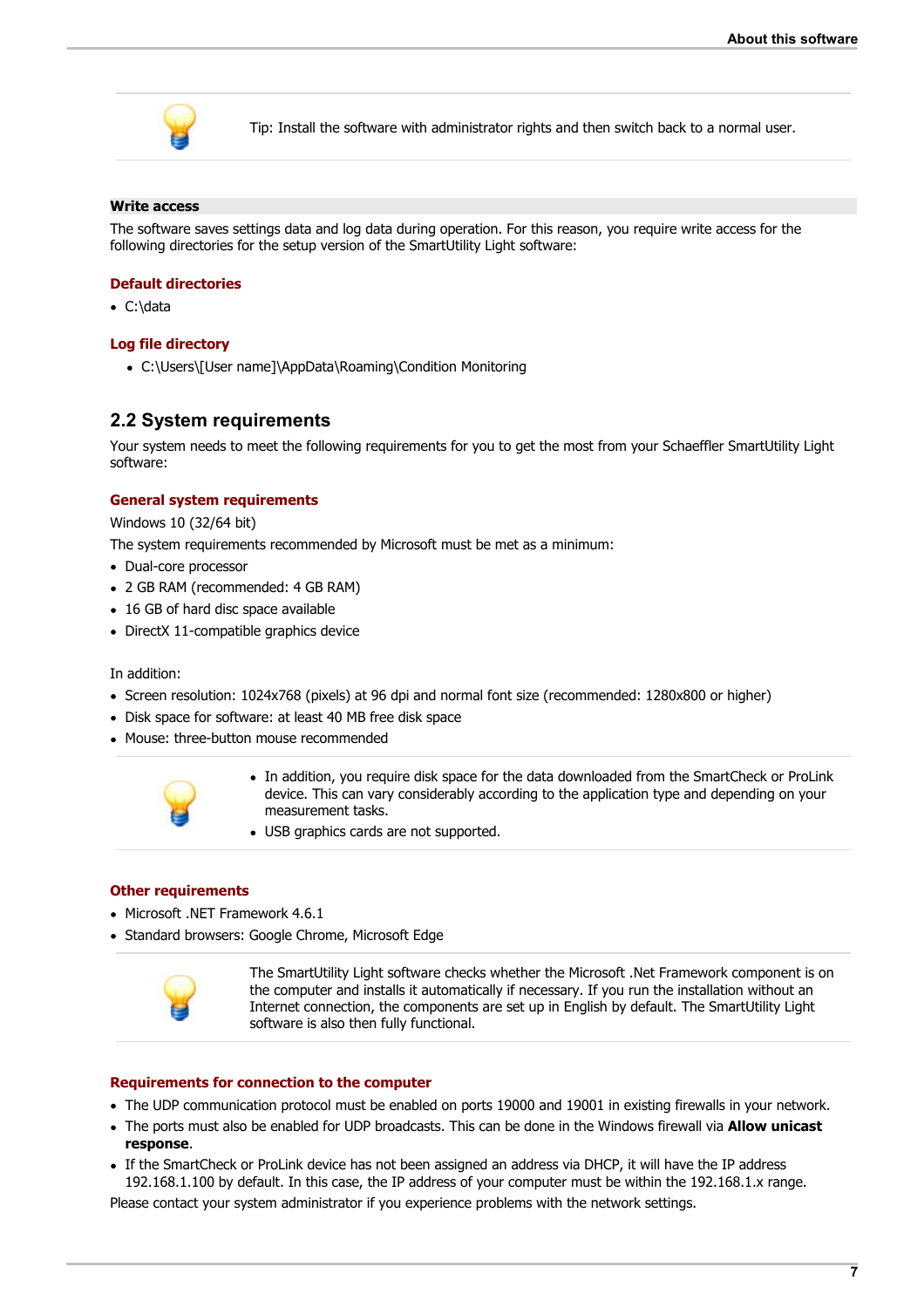

- · If an SmartCheck or ProLink device cannot be opened in the browser, clear the browser cache
- and try again.<br>• If you receive a message stating that cookies are not accepted, please allow the use of cookies or enter the IP address of the device as an exception. For further information, please see the "Introduction to network basics" section in the manual.



If you operate a larger equipment pool (e.g. more than 20 devices), we recommend that you use the Schaeffler SmartUtility software, which features enhanced functionality. For example, you can download the configurations for one device and transfer them to other devices. Data analysis can also be carried out in the Viewer software with the full version.

## <span id="page-7-0"></span>**2.3 Installing the software**

Open the "Schaeffler SmartUtility Light" program directory on the supplied CD ROM. Double-click on the file "**SmartUtility Light\_Setup.exe**". Double clicking starts a wizard, which will guide you through the individual installation steps. This includes–depending on your system configuration–the following steps: ·

- **Select installation language:** Here you can select the language to be used during the installation of the
- SmartUtility Light software. · **Install Microsoft .NET Framework:** If the wizard does not find these components on your computer, it will start
- installing them after confirmation. · **Select target directory:** You can either accept the suggested directory or enter a different directory. The SmartUtility Light software is saved in the following directory by default: C:\Programs\SchaefflerSmartUtility Light.
- **Restart computer:** In the final step of the wizard, you have the option to restart the computer immediately or to carry out the restart at another time. We recommend always restarting the computer if the DirectX or Microsoft .NET components have been installed.

During installation, links are created in the start menu; these links can be used to start the SmartUtility Light software. When you start the software for the first time after installation, the **Basic settings** wizard opens and guides you through the most important configurations in three steps. Details on this can be found under **[First start-up](#page-8-0)**  $\boxed{9}$ .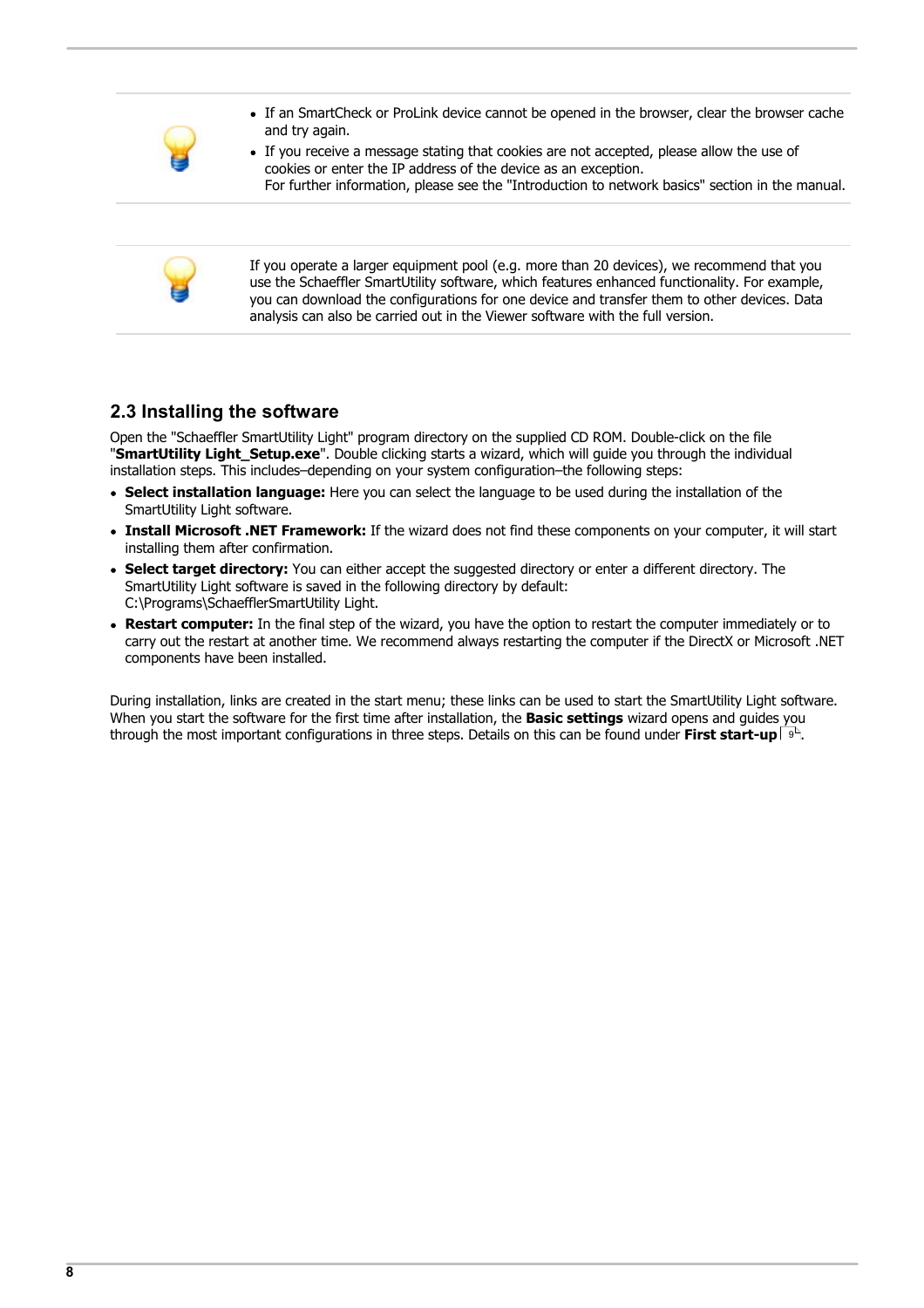## <span id="page-8-0"></span>**3 First start-up**

You can start the SmartUtility Light software via links in the Start menu and on the desktop. During the first start-up, the **Basic settings** page opens first. This page appears in the language that you selected for the installation:

| Schaeffler SmartUtility Light<br><b>Basic settings</b>                                                                                                                                                                                                                                                                                                                  |         | $\Box$ | ×             |
|-------------------------------------------------------------------------------------------------------------------------------------------------------------------------------------------------------------------------------------------------------------------------------------------------------------------------------------------------------------------------|---------|--------|---------------|
| You can edit the program's basic settings here by selecting the desired language and specifying the default directory for the database. The directory must be located on a local or<br>network drive. Write access is required for this directory. UNC paths and removable storage devices are not permitted.<br>You can change the details at any time under Settings. |         |        |               |
| Language                                                                                                                                                                                                                                                                                                                                                                |         |        |               |
| Current language:<br>Deutsch                                                                                                                                                                                                                                                                                                                                            |         |        |               |
| Available languages:<br>Deutsch                                                                                                                                                                                                                                                                                                                                         |         |        |               |
| HH English                                                                                                                                                                                                                                                                                                                                                              |         |        |               |
| <b>T</b> français (France)                                                                                                                                                                                                                                                                                                                                              |         |        |               |
| español (España, alfabetización internacional)<br>$\mathcal{R}^{\text{max}}$                                                                                                                                                                                                                                                                                            |         |        |               |
| ● 日本語 (日本)                                                                                                                                                                                                                                                                                                                                                              |         |        |               |
| русский (Россия)<br><b>College</b>                                                                                                                                                                                                                                                                                                                                      |         |        |               |
| ■ 中文(中国)                                                                                                                                                                                                                                                                                                                                                                |         |        |               |
|                                                                                                                                                                                                                                                                                                                                                                         |         |        |               |
| Default directories                                                                                                                                                                                                                                                                                                                                                     |         |        |               |
| Directory for database:                                                                                                                                                                                                                                                                                                                                                 |         |        |               |
| C:\data                                                                                                                                                                                                                                                                                                                                                                 |         |        | $\sim$ $\sim$ |
|                                                                                                                                                                                                                                                                                                                                                                         |         |        |               |
|                                                                                                                                                                                                                                                                                                                                                                         |         |        |               |
|                                                                                                                                                                                                                                                                                                                                                                         |         |        |               |
|                                                                                                                                                                                                                                                                                                                                                                         |         |        |               |
|                                                                                                                                                                                                                                                                                                                                                                         |         |        |               |
|                                                                                                                                                                                                                                                                                                                                                                         |         |        |               |
| Help                                                                                                                                                                                                                                                                                                                                                                    | ,<br>OK | Cancel |               |

Here you can define the following basic configurations:

- Language: Here you can specify the language in which the user interface is displayed. Click on an available language.
- **Default directories:** Here you can specify the directories to be used by default for downloaded data.



- · Set up the default directories of the SmartUtility Light software on a central computer that is
- available at all times.<br>• Even if several users access the SmartUtility Light software, ensure that the data is always downloaded to the same database.

When you close the **Basic settings** page with **OK**, the SmartUtility Light software is opened directly and all functions are available. When you close the page with **Cancel**, the default settings are adopted automatically. You will then need to start the program again via links in the Start menu and on the desktop.

You can change any program settings that you specify on the **Basic settings** page at a later date under **[Settings](#page-21-0)** <sup>22</sup> .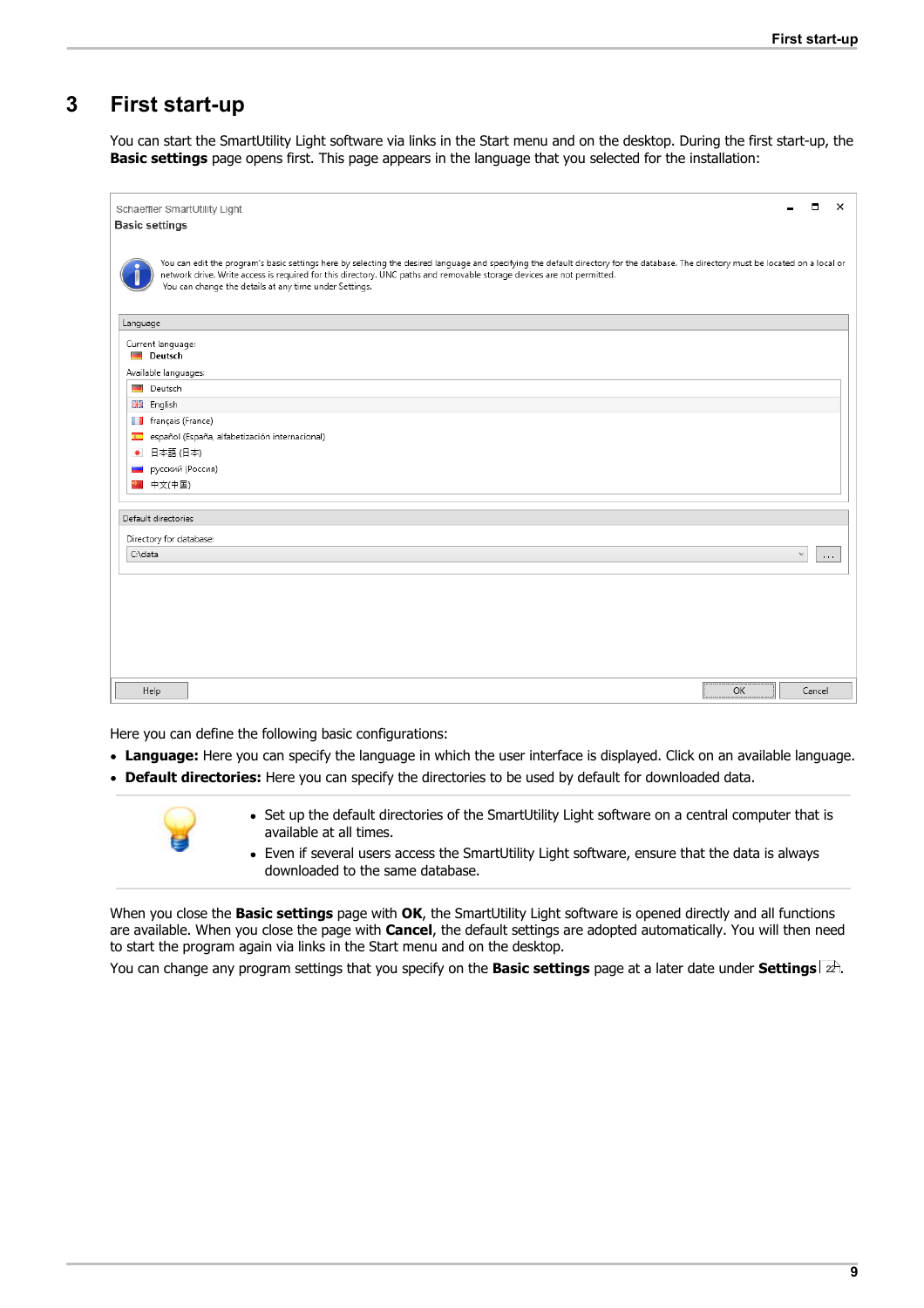## <span id="page-9-0"></span>**4 The user interface at a glance**

The SmartUtility Light software user interface consists of buttons that are used to open the wizards for the most important actions. In addition, you can find the **More actions** list box here, which includes additional functions and the settings for the SmartUtility Light software:

| Schaeffler SmartUtility Light   |  |
|---------------------------------|--|
| <b>Please select an action:</b> |  |
| Download data                   |  |
| Edit device settings            |  |
| More actions                    |  |

The wizards guide you through the individual steps with the aid of detailed instructions. For this reason, you will only find general information and important additional information regarding the wizards under **[Wizards and functions](#page-10-0)** I th. The additional **[Settings](#page-21-0)** I 22), which are not wizard-supported, are described in more detail. Here you can specify important settings for SmartUtility Light.



The  $-$  button minimises the SmartUtility Light window. To exit the software, click on  $\times$ . Only exit the software after a process has been fully completed; otherwise, measurement data could be lost.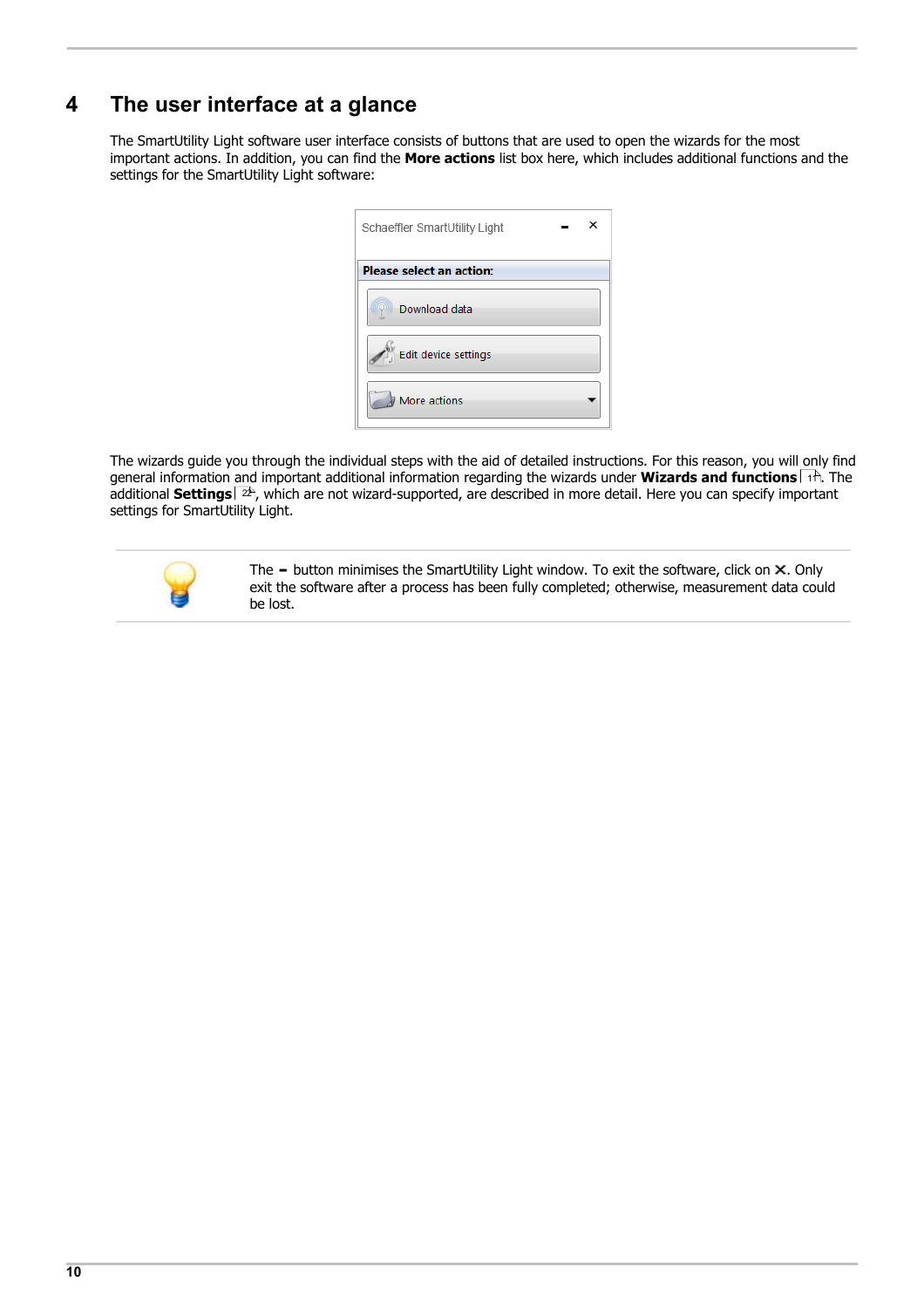## <span id="page-10-0"></span>**5 Wizards and functions**

If you want to use the Schaeffler SmartUtility Light software to access the Schaeffler SmartCheck or ProLink device, the

- The device must be started and must be in measuring mode. The device must be started and must be in measuring mode.<br>• The device must be on the network or directly connected to vour :
- The device must be on the network or directly connected to your computer via Ethernet cable.<br>• The UDP communication protocol must be enabled on ports 19000 and 19001 in existing firewalls in
- The UDP communication protocol must be enabled on ports 19000 and 19001 in existing firewalls in your network.
- If the device has not been assigned an address via DHCP, it will have the IP address 192.168.1.100 by default. In this case, the IP address of your computer must be within the 192.168.1.x range.

Further information can be found in the Schaeffler SmartCheck or ProLink user documentation. This documentation can be found on the supplied CD ROM.



Please contact your system administrator if you experience problems with the network settings.

#### **Accessing the SmartCheck or ProLink devices in the wizards**

The name of the SmartCheck devices is "**Schaeffler SmartCheck**" and the name of the ProLink devices is "**Schaeffler ProLink**" by default. If you want to integrate multiple devices into your plant, it is important that you give each device a unique name. You can only identify devices without a unique name in the [Wizard device list](#page-10-1) I1th via the IP address. Configure the name using the **[Edit device settings](#page-15-0)** | 16 | wizard. Within the wizard, you can find your system's SmartCheck or ProLink devices either in the [automatically generated list](#page-10-1)  $\pm\phi$  or by [manually entering](#page-12-0)  $\pm\pi$  the network

parameters of the corresponding device.

If you have activated user management in the Schaeffler SmartWeb software, you also have to specify the [user name](#page-24-0) [and password](#page-24-0) l<sup>28</sup> for each device in the **[Settings](#page-21-0)** I 22 .You can find further information on user management in the Schaeffler SmartWeb user documentation on the supplied CD-ROM.



If a device is started via the Schaeffler SmartWeb software in the maintenance system, you will be unable to open it usingSmartUtility Light, download data or update the firmware. Devices that have been started in the Maintenance System are marked with the alarm symbol  $\mathbb{M}$  in the SmartUtility Light wizards. You will also receive an error message: "A communication error occurred: The operation could not be executed. Check whether the device's Maintenance System has started."

#### <span id="page-10-1"></span>**List of Schaeffler SmartCheck or ProLink devices**

In the first step - the **Select devices** step - all SmartUtility Light software wizards display the SmartCheck or ProLink devices found on the network:

| Select devices                |                                                   |                |                   |                                                             |
|-------------------------------|---------------------------------------------------|----------------|-------------------|-------------------------------------------------------------|
| Alarm                         | Device name                                       | IP address T   | Serial number     | Firmware                                                    |
| п                             | <b>FAG SmartCheck 14</b>                          | 172.28.205.235 | f4:3d:80:00:0d:d1 | 1.6.2                                                       |
| $\overline{\mathcal{L}}$<br>п | <b>FAG SmartCheck 20</b>                          | 172.28.205.234 | f4:3d:80:00:0d:d0 | 1.6.2                                                       |
| п                             | <b>FAG SmartCheck 28</b>                          | 172.28.205.232 | f4:3d:80:00:0d:ce | 1.6.2                                                       |
| п                             | <b>FAG SmartCheck 13</b>                          | 172.28.205.230 | f4:3d:80:00:0d:cc | 1.6.2                                                       |
| п                             | <b>FAG SmartCheck 12</b>                          | 172.28.205.229 | f4:3d:80:00:08:75 | < 1.6                                                       |
| V                             | <b>FAG SmartCheck 11</b>                          | 172.28.205.228 | f4:3d:80:00:08:c6 | 1.6.2                                                       |
| $\overline{ }$                | FAG SmartCheck 9                                  | 172.28.205.227 | f4:3d:80:00:09:2d | 1.6.2                                                       |
| п                             | FAG SmartCheck 8                                  |                |                   | 1.6.2                                                       |
| $\blacktriangleright$         | <b>FAG SmartCheck 7</b>                           | 172.28.205.225 | f4:3d:80:00:08:81 | 1.6.2                                                       |
| п                             | <b>FAG SmartCheck</b> 4                           | 172.28.205.224 | f4:3d:80:00:09:91 | 1.6.2                                                       |
| V                             | <b>FAG SmartCheck</b> 8                           | 172.28.205.222 | f4:3d:80:00:08:c2 | 1.6.2                                                       |
|                               | EAG SmartCheck 7 172.28.205.221 f4:3d:80:00:09:16 |                |                   | 1.6.2                                                       |
|                               |                                                   |                |                   | 55 Devices (New devices are searched for every 120 seconds) |

The following information and functions are to be found here:

 The list columns provide information on the alarm status, name, IP address, serial number and firmware version of the individual SmartCheck or ProLink devices.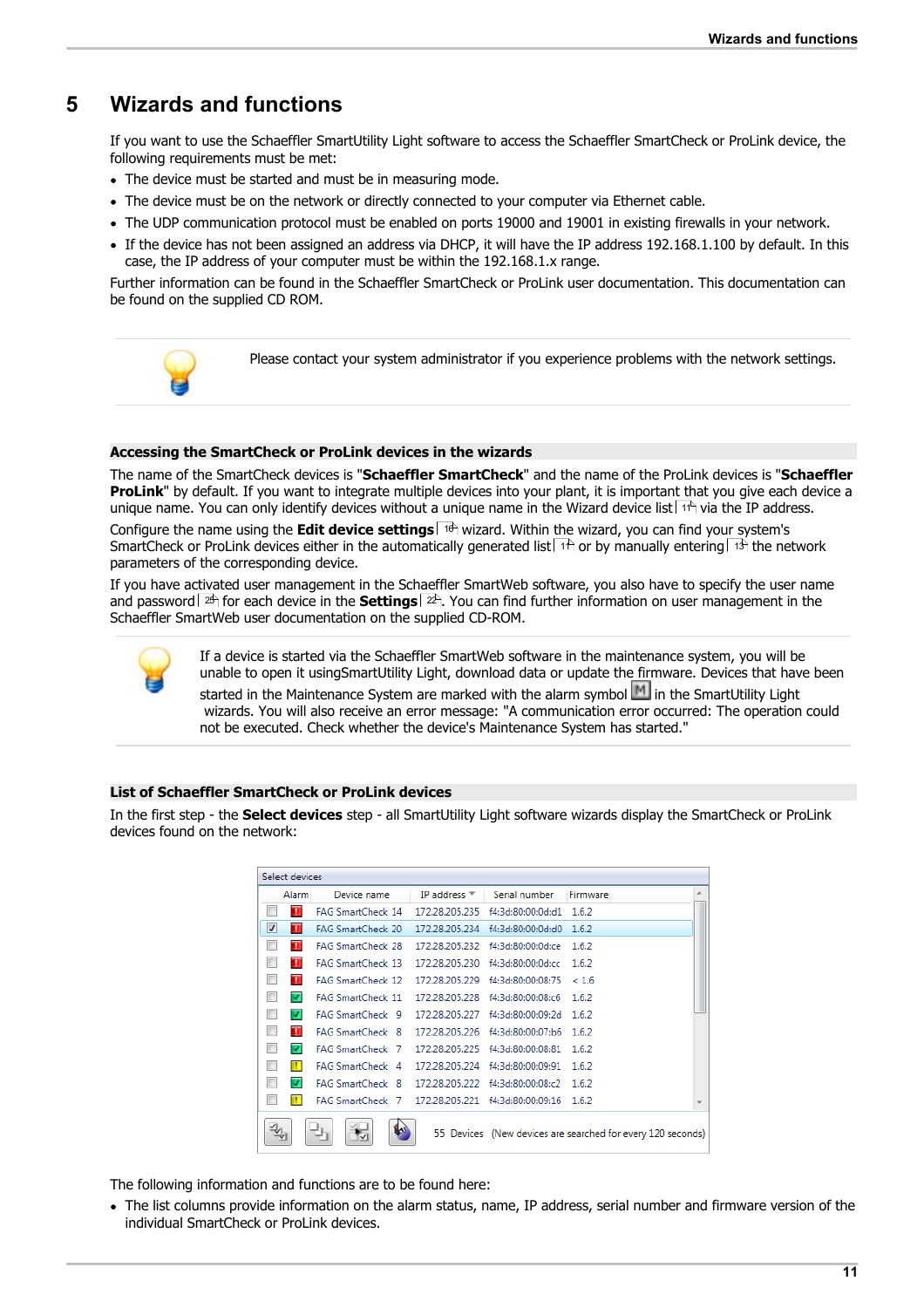- · The alarm symbols show you at a glance:
	- § Green: There is no alarm.
	- § Yellow: One or several characteristic values have triggered a pre-alarm.
	- § Red: One or several characteristic values have triggered a main alarm.
	- § White: The alarm status is still unknown, e.g. because the SmartCheck or ProLink device has not yet carried out any measurements.
	- $\blacksquare$   $\blacksquare$  The device is in the Maintenance System (maintenance mode).
- $\Box$ : The device is not accessible, e.g. because the firmware is currently being updated.<br>• The alarm symbols are undated on a requier basis
- The alarm symbols are updated on a regular basis.
- You can set any column of the list as a sort criterion by clicking in the column title. Click a second time to change the sort order, i.e. from ascending to descending or vice-versa. The current sort order is displayed by the symbols  $\blacktriangle$  for ascending and  $\blacktriangledown$  for descending. ascending and  $\bullet$  for descending.<br>• Sorting by column is ratained, oven if **v**
- $\bullet$  Sorting by column is retained, even if you close the wizard and re-open it.<br>• You can adjust the column width
- You can adjust the column width.



- · If the list does not contain any entries or a device is missing, you can update the list. To do so, press the **F5** key or add the device manually (see below). If there are still no devices displayed, make sure:
	- that the device is in measuring mode and connected to the network
	- that you are connected to the network
- that the settings in the SmartUtility Light software are correct.<br>• Manually added devices are then displayed even when unavailable. The
- Manually added devices are then displayed even when unavailable. They are then highlighted in light grey.

#### **Select Schaeffler SmartCheck or ProLink devices**

In the wizards, you can select one or more devices for each action. To do so, activate the tick  $\blacksquare$  in front of the respective device name in the list.

Below the list, you will also find symbols to filter the selection:

| <b>Symbol</b>       | <b>Explanation</b>                                                                                                                                                                                                                                                                                                  |
|---------------------|---------------------------------------------------------------------------------------------------------------------------------------------------------------------------------------------------------------------------------------------------------------------------------------------------------------------|
|                     | Here you can select all the devices.                                                                                                                                                                                                                                                                                |
| ₽                   | Here you can deselect all the devices.                                                                                                                                                                                                                                                                              |
| $\mathbf{r}$        | Here you can invert the selection of the devices.                                                                                                                                                                                                                                                                   |
| <b>YA</b>           | Here you can select all the devices for which a pre or main alarm has been triggered.<br>This option is only available for functions that work with files on the hard drive, such as Analyse data and<br>Create report.                                                                                             |
| H                   | Here you can select all the devices for which a main alarm has been triggered.<br>This option is only available for functions that work with files on the hard drive, such as Analyse data and<br>Create report.                                                                                                    |
|                     | Here you can manually add a device via the TCP/IP address or via a UNC path.                                                                                                                                                                                                                                        |
| <b>Context menu</b> | Right-click in the area of the device list to use the options described above via the context menu: Select all<br>devices, Deselect all devices, Invert device selection and Add device manually. There, you will also<br>find the command <b>Scan for new devices</b> , with which you can update the device list: |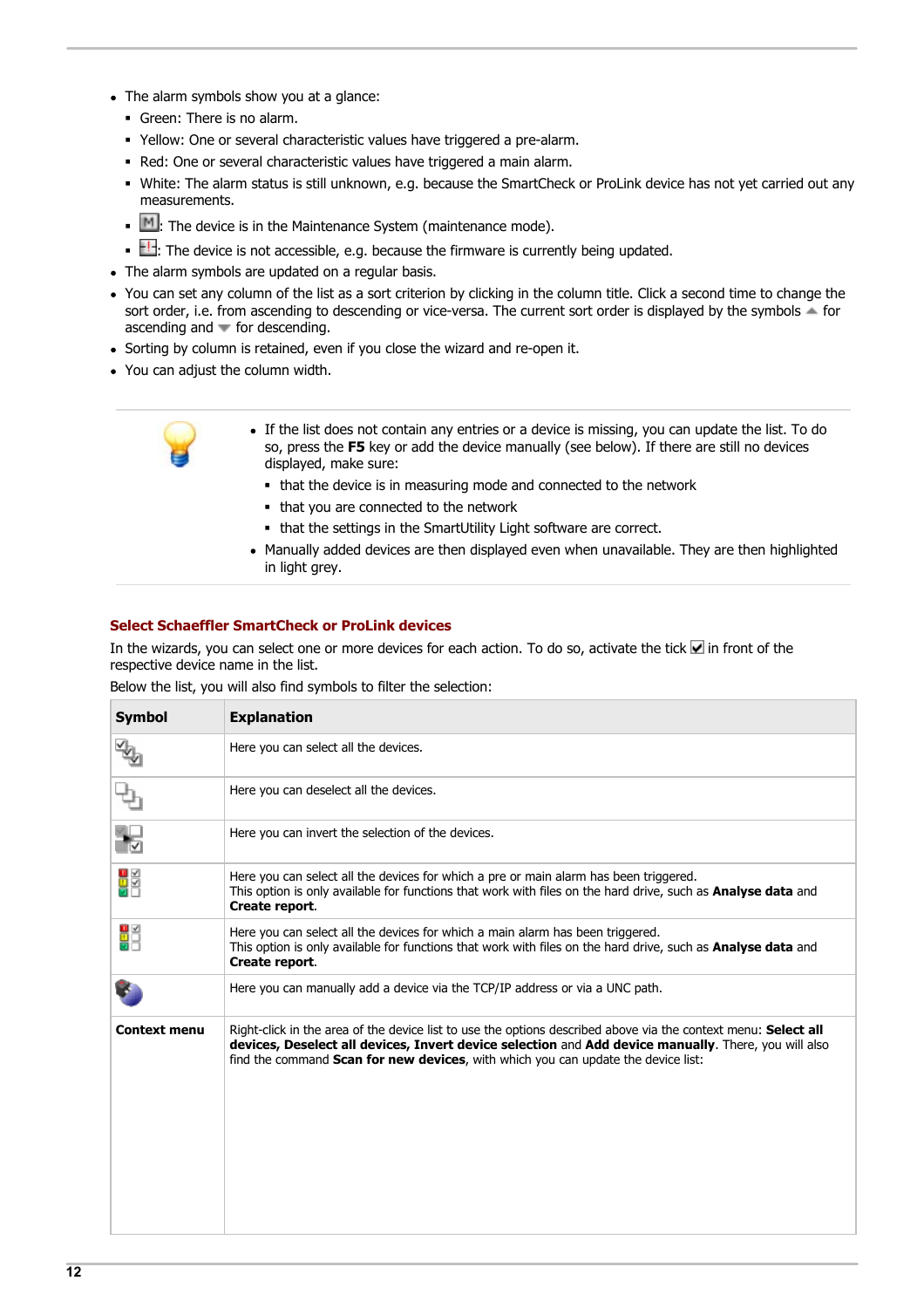| <b>Symbol</b> | <b>Explanation</b>               |              |                                  |                     |                         |          |                |  |
|---------------|----------------------------------|--------------|----------------------------------|---------------------|-------------------------|----------|----------------|--|
|               |                                  | <b>Alarm</b> | Device name                      | IP address $\equiv$ | Serial number           | Firmware |                |  |
|               |                                  | п            | FAG SmartCheck 14 172.28.205.235 |                     | f4:3d:80:00:0d:d1 1.6.2 |          |                |  |
|               | $\vert \bm{\triangledown} \vert$ | π            | <b>FAG SmartCheck 20</b>         | 172.28.205.234      | f4:3d:80:00:0d:d0 1.6.0 |          |                |  |
|               | $\Box$                           | т            | FAG SmartCheck 28 172.28.20      |                     | Select all devices      |          | $Ctrl + A$     |  |
|               | u                                |              | FAG SmartCheck 13 172.28.20      |                     | Deselect all devices    |          | $Ctrl + D$     |  |
|               |                                  |              | FAG SmartCheck 12 172.28.20      |                     | Invert device selection |          | $Ctrl + I$     |  |
|               | $\Box$                           | V            | FAG SmartCheck 11                | 172.28.20           | Add device manually     |          | $Ctrl + S$     |  |
|               | E                                | V            | FAG SmartCheck 9 172.28.20       |                     | Scan for new devices    |          | F <sub>5</sub> |  |
|               |                                  | п            | FAG SmartCheck 8                 | 172.28.20           |                         |          |                |  |
|               | $\Box$                           | V            | FAG SmartCheck 7 172.28.205.225  |                     | f4:3d:80:00:08:81       | 1.4.33   |                |  |
|               | O                                | π            | FAG SmartCheck 4                 | 172.28.205.224      | f4:3d:80:00:09:91 1.6.1 |          |                |  |
|               | $\Box$                           | V            | FAG SmartCheck 8                 | 172.28.205.222      | f4:3d:80:00:08:c2 1.6.2 |          |                |  |
|               | O                                |              | FAG SmartCheck 7 172.28.205.221  |                     | f4:3d:80:00:09:16 1.6.1 |          |                |  |

| The following hotkeys can also be used for the options described above: |  |  |  |  |  |
|-------------------------------------------------------------------------|--|--|--|--|--|
| <b>Ctrl+A</b> Select all devices                                        |  |  |  |  |  |
| <b>Ctrl+D</b> Deselect all devices                                      |  |  |  |  |  |
| Invert device selection                                                 |  |  |  |  |  |
|                                                                         |  |  |  |  |  |

#### **Updating the device list**

The list of SmartCheck or ProLink devices is updated automatically within a specified search interval. You can adjust this in the [Settings](#page-22-0)  $z$   $z$   $\rightarrow$  You can also update the list by pressing the F5 key.

#### <span id="page-12-0"></span>**Add device manually**

This function is particularly important if a SmartCheck or ProLink device cannot be found via UDP. A possible reason for this is that the device is behind a router. The TCP protocol is used to find manually added devices for the device list. If a proxy has been entered in Internet Options on the Control Panel, this will also be used.

To add a device manually, click in the **Select device** step:

**Ctrl+S** Add device manually **F5** Scan for new devices

| ×<br>Schaeffler SmartUtility Light                                                                                                                                             |                               |  |  |  |
|--------------------------------------------------------------------------------------------------------------------------------------------------------------------------------|-------------------------------|--|--|--|
| <b>Add device manually</b><br>Enter an IP address or a UNC path as well as the<br>port number and login information of the device.<br>Then check the connection to the device. |                               |  |  |  |
| Add device manually                                                                                                                                                            |                               |  |  |  |
| <b>Address:</b>                                                                                                                                                                | 172.28.205.234                |  |  |  |
| Port number:                                                                                                                                                                   | $80^{\circ}$                  |  |  |  |
|                                                                                                                                                                                | Use default user and password |  |  |  |
| User name:                                                                                                                                                                     | admin                         |  |  |  |
| Password:                                                                                                                                                                      | ***********                   |  |  |  |
|                                                                                                                                                                                | Verify                        |  |  |  |
| <b>Device information</b>                                                                                                                                                      |                               |  |  |  |
| Serial number:                                                                                                                                                                 |                               |  |  |  |
| Device name:                                                                                                                                                                   |                               |  |  |  |
| Help                                                                                                                                                                           | OK<br>Cancel                  |  |  |  |

Here you have the following options:

Enter the **address** (IP address or UNC path) and the relevant **port number** of the SmartCheck or ProLink device.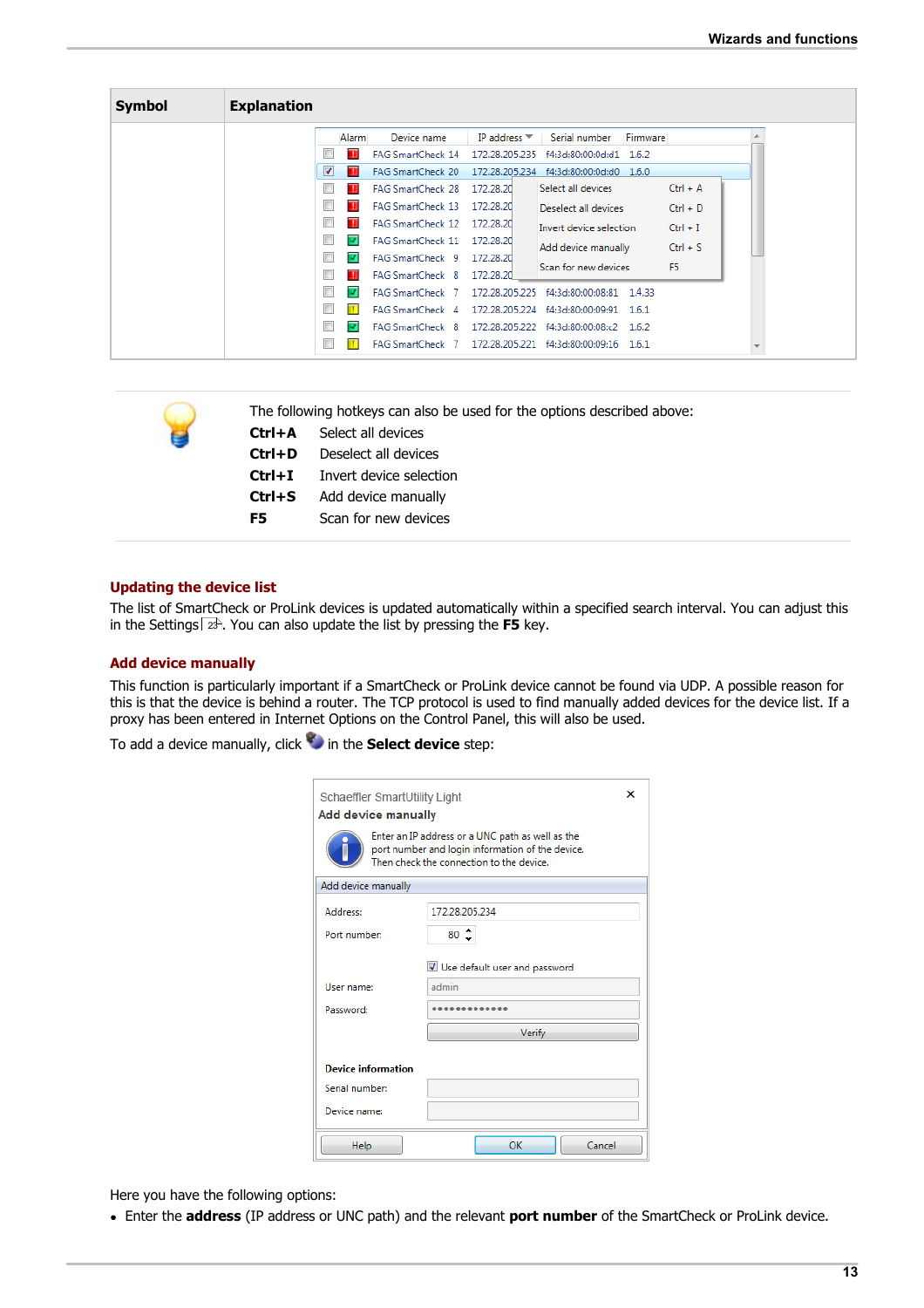- If the device is password-protected, specify the **user name** and **password**.<br>• You can also activate the Use default user and password option to log on with
- You can also activate the **Use default user and password** option to log on with your user data. ·
- Click **Verify** to test the connection to the SmartCheck or ProLink device.
- As soon as the connection to the device has been established, the **serial number** and **device name** are displayed. ·

#### Click on **OK**.

The device is included in the device list and marked with an asterisk after the IP address.

Manually input devices are retained in the SmartUtility Light software and are also available in the other wizards of the same software.

If you no longer need to use a device, you can remove it from the device list. Further information on this can be found in the [Settings](#page-24-0)  $25^{\circ}$  section.

- · Further information on the password protection of SmartCheck or ProLink devices can be found in the **User management** chapter in the Schaeffler SmartWeb user documentation. ·
- If the SmartUtility software is not connected to a manually entered device, the device is listed in a light grey font.

## <span id="page-13-0"></span>**5.1 Download data**

With this wizard, you can download the measurement data from the Schaeffler SmartCheck or ProLink devices. Proceed as follows:

#### **Step 1:**

Select the required SmartCheck or ProLink device or devices from which you want to download the data.

#### **Step 2:**

Next, determine the time range for which the data is to be downloaded. You must also specify the format in which the data will be saved and whether the analysis should be started immediately:

| Schaeffler SmartUtility Light<br><b>Download data</b>                                                                                            |                                                                                                                            | $\Box$ | $\times$ |
|--------------------------------------------------------------------------------------------------------------------------------------------------|----------------------------------------------------------------------------------------------------------------------------|--------|----------|
| 1. Select devices                                                                                                                                | Configure downloading                                                                                                      |        |          |
| 2. Configure downloading                                                                                                                         | Time range                                                                                                                 |        |          |
| 3. Download data                                                                                                                                 | © Complete time range<br>Specify time range:<br>From:<br>To:<br>$\frac{1}{15}$<br>$\frac{1}{15}$<br>5/24/2015<br>6/24/2015 |        |          |
| Specify the basic download settings. These<br>include the time range, the save location<br>and the format of the downloaded<br>measurement data. |                                                                                                                            |        |          |
| Help                                                                                                                                             | Finish<br>Back<br>Next                                                                                                     | Cancel |          |

Here you have the following options:

**Time range** This is where you determine the time range for which the measurement data is to

be downloaded:<br>• **Complete time range:** All measurement data is downloaded.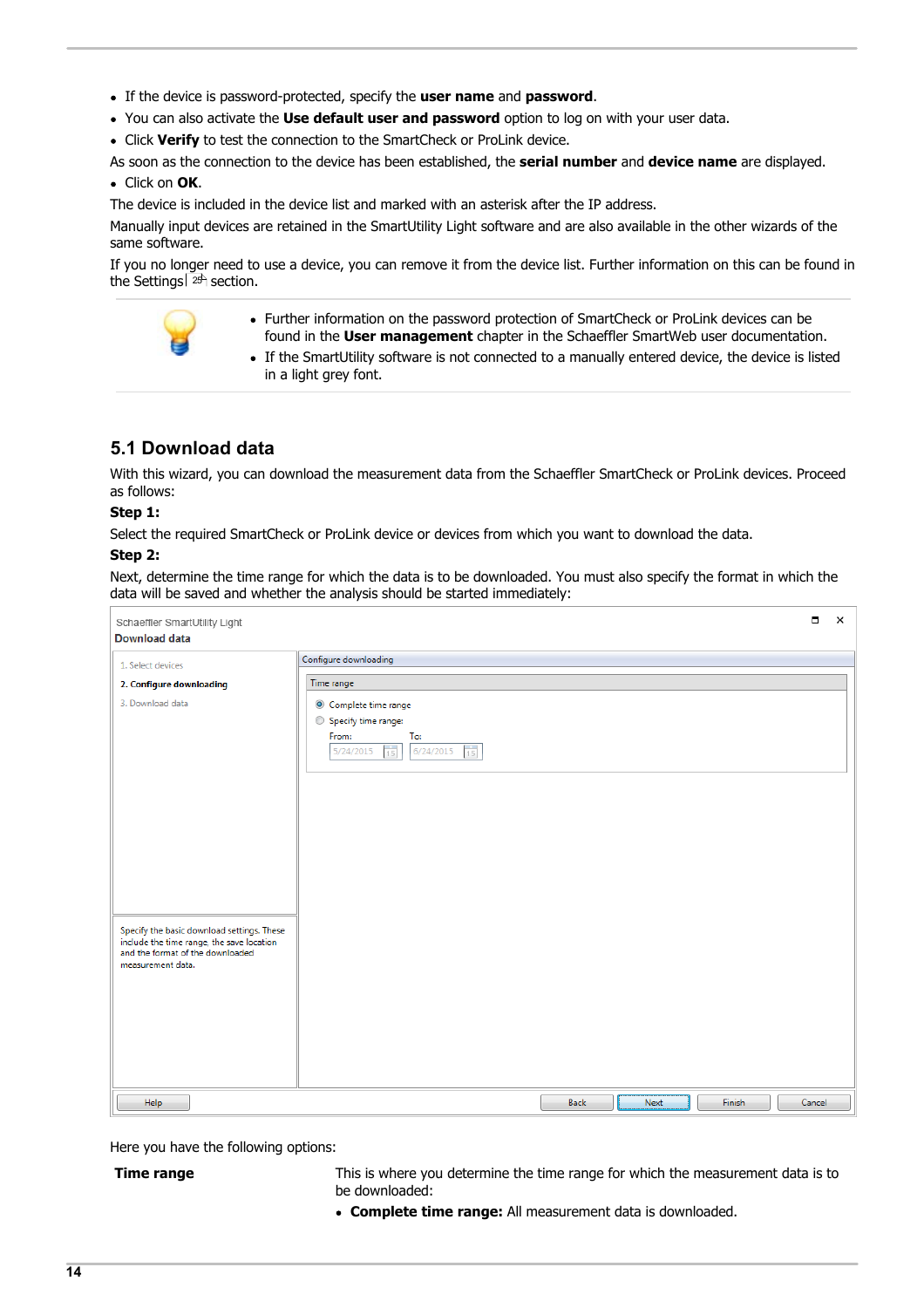· **Set time range:** Only the measurement data for the selected time range is downloaded. If you activate this option, the default setting is one month (i.e. the measurement data for the past month up to today is downloaded). You can enter the dates for your desired time range in the **From** and **To** fields or select the dates from the calendar.

#### **Step 3:**

The data is downloaded. Wait until the process is fully completed.



#### **CAUTION Cancelling the process prematurely may result in the loss of data!**

If you cancel the process, all the saved measurement data and trends may be damaged.

Conversion of the measurement data into another format and calculation of the trends can take some time, depending on the configuration. Always wait until the process is finished. If you cancel the process prematurely, all the measurement data collected until that point may be damaged. This measurement data can then no longer be analysed in the SmartUtility Viewer.

#### **Result:**

As soon as the action is completed, you will receive a corresponding status message. The dialogue looks like this:



The downloaded measurement data is transferred to the database in which the data of all devices is stored. This database is specified in the **[Settings](#page-21-0)**  $\boxed{2}$ .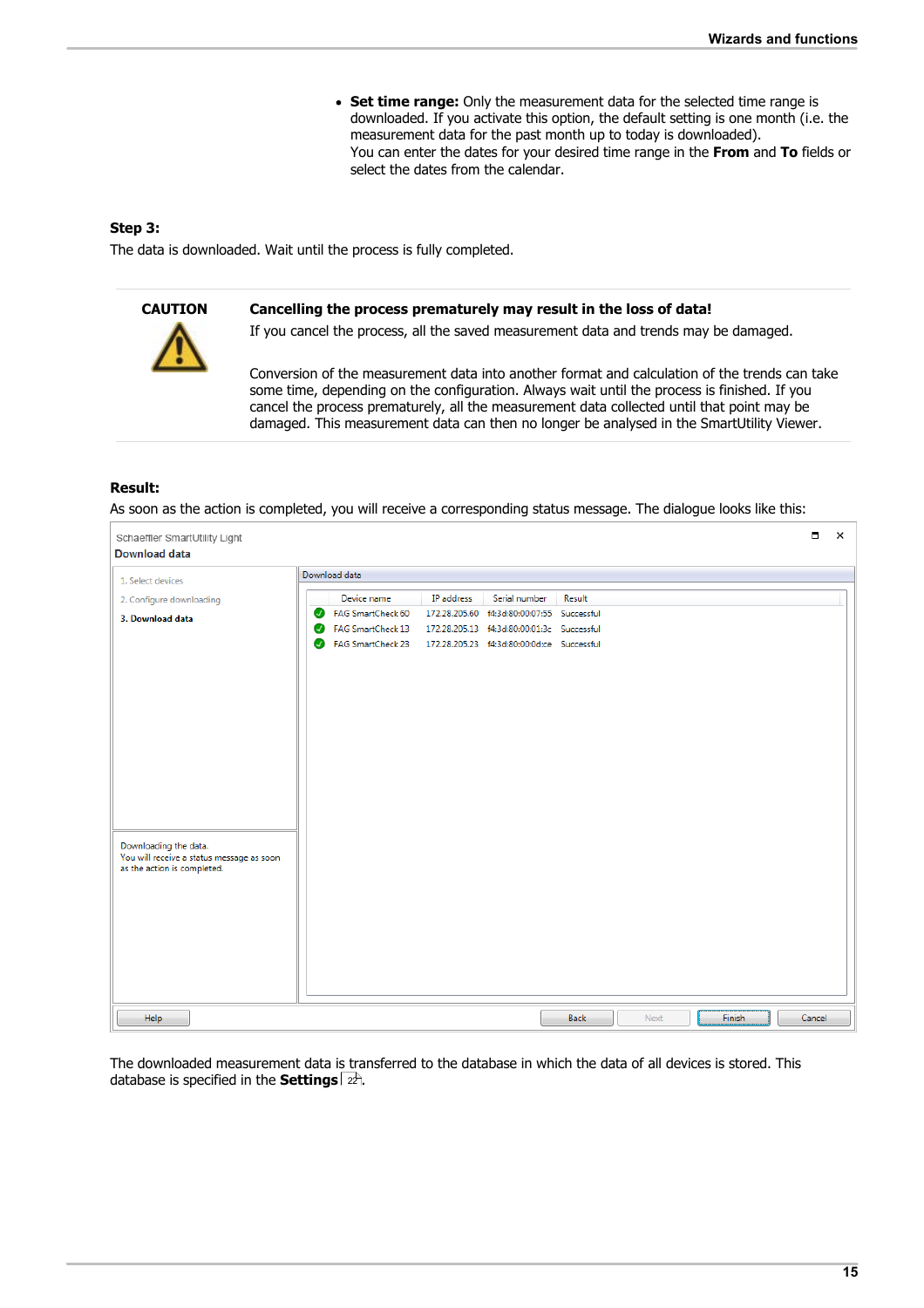

If the data from the SmartCheck or ProLink device is secured with a data encryption password via the SmartWeb software, you must enter this password when you import or download data. You can enter and change the password under **Settings > Security > Data encryption password**. In the SmartWeb software, you determine the data encryption password in the menu under **Edit > Device settings > Edit security settings**.

If you want to copy the downloaded measurement data onto a data carrier, you may need to compress the data first.

## <span id="page-15-0"></span>**5.2 Edit device settings**

With this wizard, you can specify the DHCP mode and associated settings for the SmartCheck or ProLink device. Proceed as follows:

#### **Step 1:**

Select the required device for which you want to specify the settings.

#### **Step 2:**

In the second step, you can specify the required settings and send them to the SmartCheck or ProLink device.

| <b>Edit device settings</b>                                                                                                                                                                                                                 |                                                                                                                                                                                                                                                                                                                                                           |             |      | $\Box$ |  |
|---------------------------------------------------------------------------------------------------------------------------------------------------------------------------------------------------------------------------------------------|-----------------------------------------------------------------------------------------------------------------------------------------------------------------------------------------------------------------------------------------------------------------------------------------------------------------------------------------------------------|-------------|------|--------|--|
| 1. Select device<br>2. Edit device settings<br>3. Transferring device settings<br>$\overline{0}$<br>Edit the device settings for the selected<br>device. The settings include the network<br>parameters and the device name for<br>example. | Edit device settings<br>DHCP mode:<br>DHCP client mode (load host name from server)<br>$\blacktriangledown$<br>IP address:<br>168<br>192<br>$\vert$ 1<br>100<br>Netmask:<br>255<br>255<br>255<br>$\overline{0}$<br>Gateway:<br>$\overline{0}$<br>$\overline{0}$<br>$\overline{0}$<br>Host name:<br>FAGSmartCheck<br>Device name:<br><b>FAG SmartCheck</b> |             |      |        |  |
| Help                                                                                                                                                                                                                                        |                                                                                                                                                                                                                                                                                                                                                           | <b>Back</b> | Next | Cancel |  |

Here you have the following options:

**No DHCP** With this option, you can specify the IP address or continue to use the SmartCheck or ProLink device's default IP address.

> If **No DHCP** is activated, you must also specify the other settings in this step, e.g. **IP address**, **netmask** or **host name**.

#### **DHCP client mode**

(load host name from server)

With this option, the SmartCheck or ProLink device automatically receives an IP address within your network. The device name is specified via the network's DNS server (reverse DNS).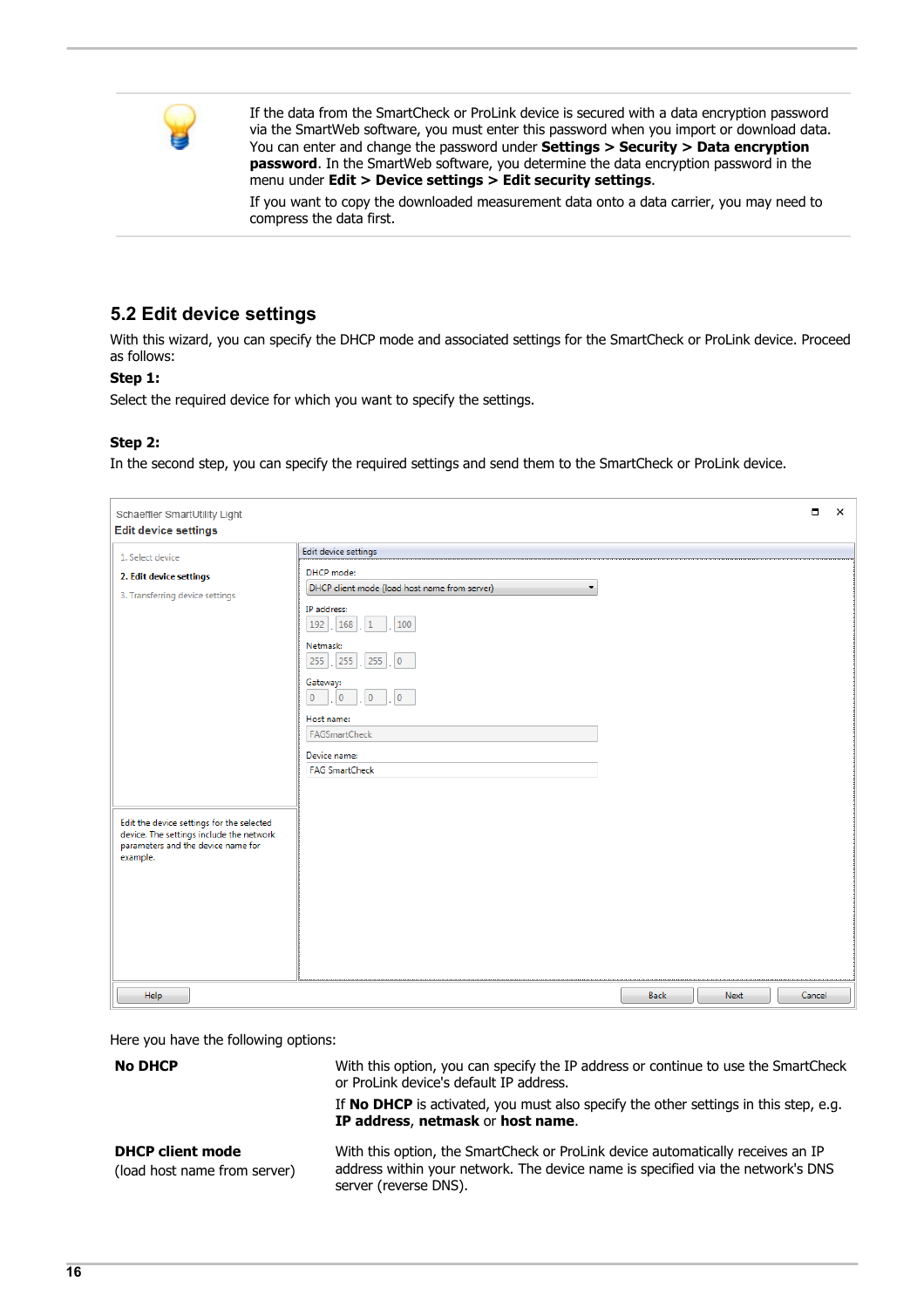| <b>DHCP client mode</b><br>(send host name to server) | With this option, the SmartCheck or ProLink device automatically receives an IP<br>address within your network. The device name is registered by the SmartCheck or<br>ProLink device in the network's DNS server.                                                                                                                                                                                |
|-------------------------------------------------------|--------------------------------------------------------------------------------------------------------------------------------------------------------------------------------------------------------------------------------------------------------------------------------------------------------------------------------------------------------------------------------------------------|
| Device name                                           | Here you can alter the <b>device name</b> of the SmartCheck or ProLink device. Give<br>each device a unique name, so that you can find it again straight away in the list<br>boxes.                                                                                                                                                                                                              |
| IP address.                                           | • If the IP address is allocated automatically via DHCP, the SmartCheck or ProLink device can<br>only be accessed via the automatically allocated IP address. You can no longer use the default                                                                                                                                                                                                  |
| number.                                               | • The default name of the SmartCheck devices is <b>"Schaeffler SmartCheck"</b> and the name of<br>the ProLink devices is "Schaeffler ProLink". If you want to integrate multiple SmartCheck<br>or ProLink devices into your plant, it is important that you give each device a unique name.<br>Otherwise, you can only identify the devices in the wizard lists via the IP address or the serial |
|                                                       | • If user management is activated on the SmartCheck or ProLink device, you must also enter a<br>username and password $25$ in SmartUtility. If these are not entered, the device settings will<br>not be transferred.                                                                                                                                                                            |
|                                                       |                                                                                                                                                                                                                                                                                                                                                                                                  |

#### **Result:**

In the third step, you can check the result of the action.

## <span id="page-16-0"></span>**5.3 Update firmware**

With this wizard, you can send a file with a firmware update to one or more SmartCheck or ProLink devices. More detailed information on firmware updates and the corresponding notifications is set out in your service or maintenance contract.



#### **CAUTION Measurement data and configurations may be irretrievably deleted!**

If you update the firmware of a SmartCheck or ProLink device, depending on the update version, you may lose all the measurement data and configurations saved on the device. Note the following when updating the firmware of SmartCheck devices:

- When changing from version 1.2 to a higher version, all measurement data and configurations are lost. are lost.<br>Mhon changi •
- When changing from version 1.4 or 1.6 to a higher version, all measurement data is lost.<br>• From versions 1.4.27 and 1.6.6, configurations are usually retained.
- From versions 1.4.27 and 1.6.6, configurations are usually retained.
- Measurement data and configurations are not retained until version 1.10

Before updating the SmartCheck or ProLink firmware, download the measurement data with the SmartUtility Light software if required. In addition, you can download the configuration (with the taught alarm limits) for the SmartCheck or ProLink device via the SmartUtility software and install it again after the firmware update.

If the configurations and alarm limits do not have to be deleted during a firmware update, the SmartUtility Light software will tell you this.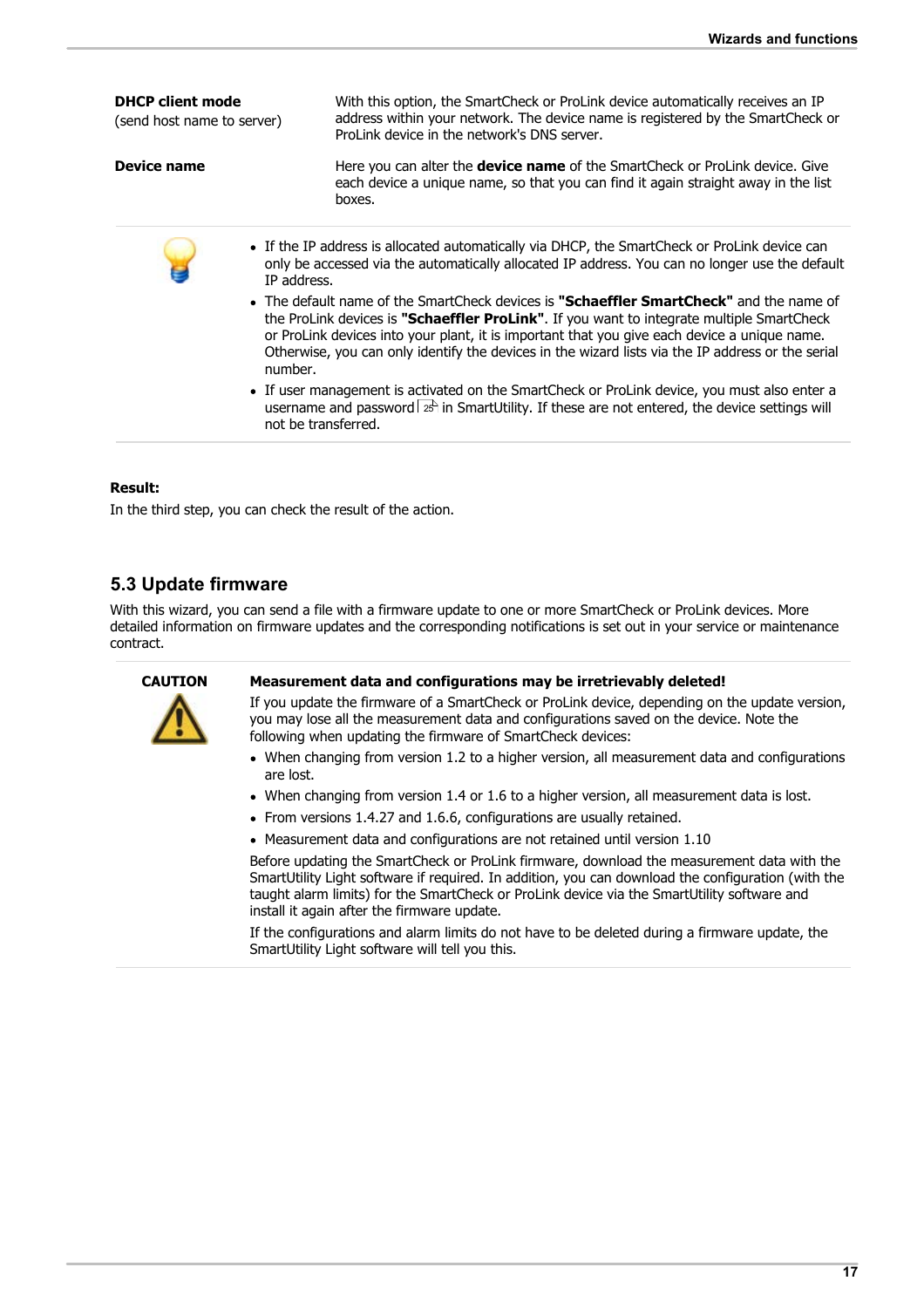

#### **CAUTION Values in alarm maps with a completed learning mode may be lost!**

If you have started the learning mode for the SmartCheck or ProLink device in conjunction with one or two other signals, the associated alarm maps are populated gradually during the learning process. A firmware update has the following effects:

- All alarm maps are reset to the **Use learning mode** status, regardless of whether the learning mode was already completed in a map.
- Learning mode is deactivated and the outstanding maps remain unchanged. ·
- If you re-activate learning mode, it restarts for all maps. You also lose the values that have already been taught-in. I. Manually deactivated the the states for all maps. You also lose the values that have<br>already been taught-in.<br>To back up the values in the alarm maps with a completed learning mode, proceed as follows:<br>1. Manually deacti

To back up the values in the alarm maps with a completed learning mode, proceed as follows:

- can find this option in the configuration wizards for the SmartWeb software. I. Manually deactivate the **Use learning mode** option for each completed alarm map. You<br>
1. Manually deactivate the **Use learning mode** option for each completed alarm map. You<br>
can find this option in the configuration wi
- 

**and alarm maps** in the manual for the SmartWeb software.



#### **Only SmartCheck systems:**

The update to SmartUtility Light version 1.10 is also associated with a migration. You therefore cannot downgrade from 1.10 to a previous version. All future firmware versions will also be based on this update with migration. This means, for example, that you can no longer update from version 1.6.20 directly to a future version 1.12. You must always install version 1.10 first.

To send a firmware update, proceed as follows:

#### **Step 1:**

Select the required SmartCheck or ProLink device or devices whose firmware you want to update.

#### **Step 2:**

Specify the file with the firmware update; the file has the ending **SF2**. Once you have selected a file, you will find the version number and the device type for this firmware file in the **Information** section.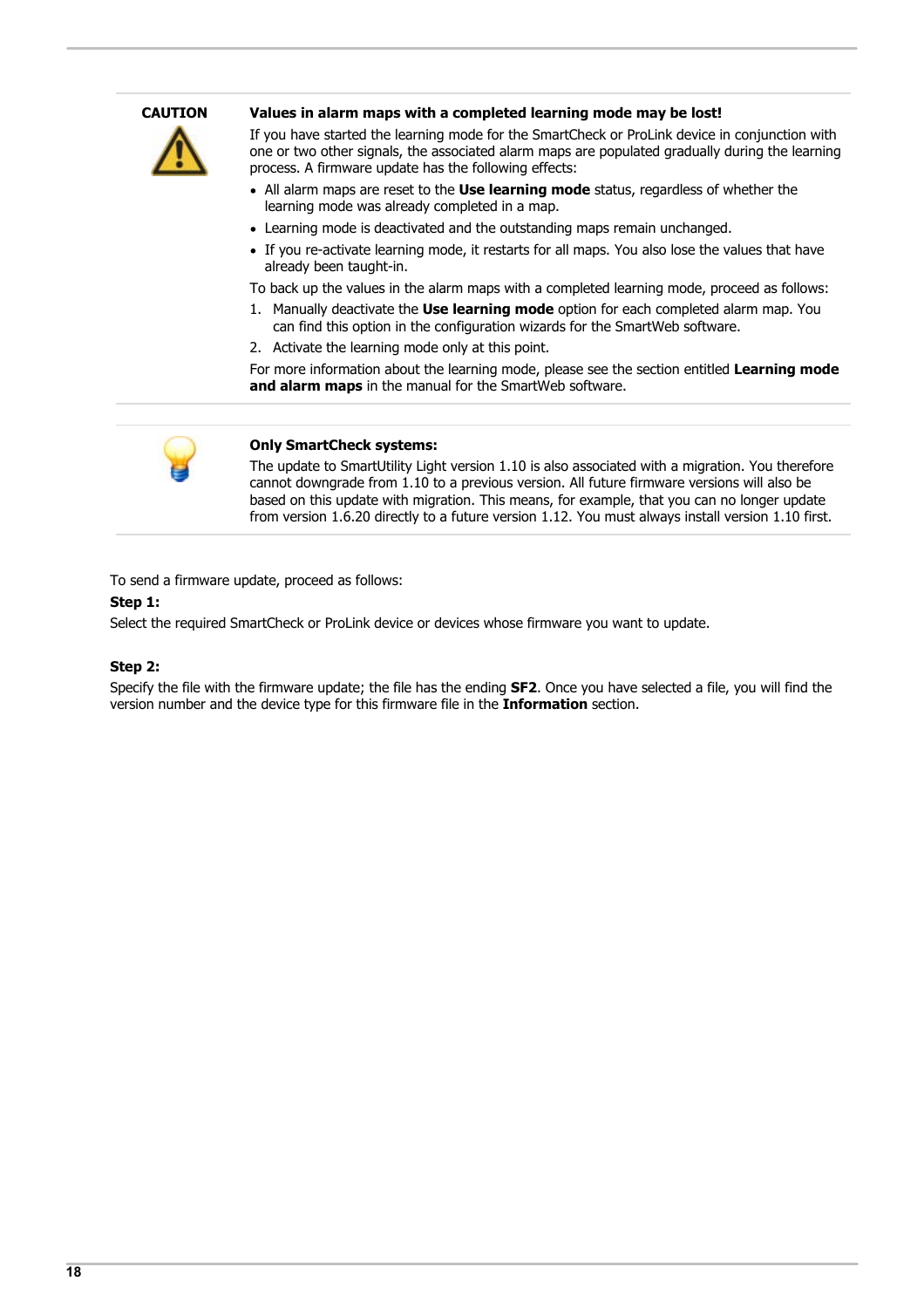| Schaeffler SmartUtility Light<br><b>Update firmware</b> |                                                                                            | $\blacksquare$     | $\times$    |
|---------------------------------------------------------|--------------------------------------------------------------------------------------------|--------------------|-------------|
|                                                         | Select firmware file                                                                       |                    |             |
| 1. Select devices                                       | Firmware:                                                                                  |                    |             |
| 2. Select firmware file                                 |                                                                                            |                    |             |
| 3. Check compatibility                                  | N:\IU-HZR-NID\Software\Test\SmartCheck\Firmware\1.7.x\Aktuelle version\smartcheck-at91.sf1 | $\pmb{\mathrm{v}}$ | $\sim 0.01$ |
| 4. Send firmware                                        | Information                                                                                |                    |             |
|                                                         | Firmware version: 1.7.5.smc-at91-1.7.5.389258-20150126110421                               |                    |             |
|                                                         | Device type: SmartCheck                                                                    |                    |             |
|                                                         |                                                                                            |                    |             |
|                                                         |                                                                                            |                    |             |
|                                                         |                                                                                            |                    |             |
|                                                         |                                                                                            |                    |             |
|                                                         |                                                                                            |                    |             |
|                                                         |                                                                                            |                    |             |
|                                                         |                                                                                            |                    |             |
|                                                         |                                                                                            |                    |             |
| Select the file containing the SmartCheck               |                                                                                            |                    |             |
| firmware update.                                        |                                                                                            |                    |             |
|                                                         |                                                                                            |                    |             |
|                                                         |                                                                                            |                    |             |
|                                                         |                                                                                            |                    |             |
|                                                         |                                                                                            |                    |             |
|                                                         |                                                                                            |                    |             |
|                                                         |                                                                                            |                    |             |
|                                                         |                                                                                            |                    |             |
|                                                         |                                                                                            |                    |             |
| Help                                                    | Back<br>Next                                                                               | Cancel             |             |

#### **Step 3:**

This step checks which firmware is present on the selected devices. You are then presented with an overview of the verification result:

| Schaeffler SmartUtility Light<br><b>Update firmware</b>                                                                                                                            |                                       |             |            |                                                | п                                                                                         | $\times$ |
|------------------------------------------------------------------------------------------------------------------------------------------------------------------------------------|---------------------------------------|-------------|------------|------------------------------------------------|-------------------------------------------------------------------------------------------|----------|
| Check compatibility                                                                                                                                                                |                                       |             |            |                                                |                                                                                           |          |
| 1. Select devices                                                                                                                                                                  | Compatibility                         | Device name | IP address | Serial number                                  | Result                                                                                    |          |
| 2. Select firmware file                                                                                                                                                            | $\overline{\mathcal{J}}$<br>Ø         |             |            | FAG SmartCheck 172.28.205.60 f4:3d:80:00:06:46 | Update possible.                                                                          |          |
| 3. Check compatibility                                                                                                                                                             | $\overline{\mathcal{J}}$<br>$\bullet$ |             |            | FAG SmartCheck 172.28.205.17 f4:3d:80:00:04:1e | Update possible.                                                                          |          |
| 4. Send firmware                                                                                                                                                                   | $\Box$<br>$\mathbf \Phi$              |             |            | FAG SmartCheck 172.28.205.96 f4:3d:80:00:08:84 | Update possible. Note: firmware version 1.6.6.6051 is already<br>installed on the device. |          |
|                                                                                                                                                                                    |                                       |             |            |                                                |                                                                                           |          |
|                                                                                                                                                                                    |                                       |             |            |                                                |                                                                                           |          |
|                                                                                                                                                                                    |                                       |             |            |                                                |                                                                                           |          |
|                                                                                                                                                                                    |                                       |             |            |                                                |                                                                                           |          |
| The test overview provides information<br>about which devices the firmware can be<br>updated on and on which devices this is<br>not possible.<br>Always observe the messages under |                                       |             |            |                                                |                                                                                           |          |
| "Result": here you can find details about<br>the test such as the current firmware<br>version number.                                                                              |                                       |             |            |                                                |                                                                                           |          |
|                                                                                                                                                                                    |                                       |             |            |                                                |                                                                                           |          |
| Help                                                                                                                                                                               |                                       |             |            |                                                | Cancel<br>Back<br>Next                                                                    |          |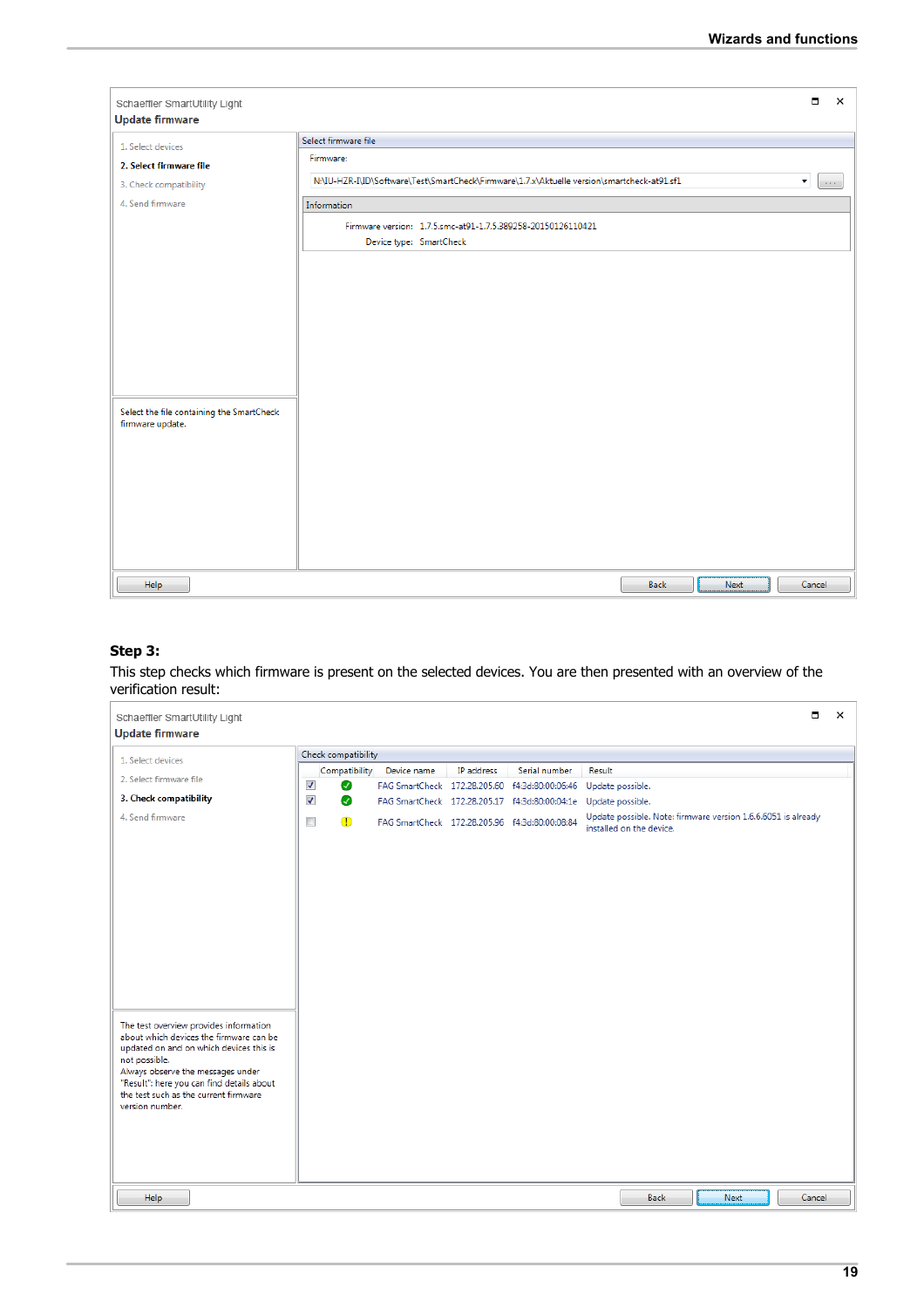#### You can find the following information here:

|                                                     | This symbol indicates devices whose firmware can be updated with the selected firmware<br>version. These devices are already ticked.                                                                                                                                       |
|-----------------------------------------------------|----------------------------------------------------------------------------------------------------------------------------------------------------------------------------------------------------------------------------------------------------------------------------|
|                                                     | The following requirement is needed for this status:                                                                                                                                                                                                                       |
|                                                     | • The firmware version of the device is lower than the selected firmware version.                                                                                                                                                                                          |
|                                                     | Details on this can be found in the Result column.                                                                                                                                                                                                                         |
| ❶                                                   | This symbol indicates devices whose firmware can be updated with the selected firmware<br>version. The checkmark is not yet activated for this status as the update could have undesired<br>effects under certain circumstances.                                           |
|                                                     | For this status you will receive a detailed explanation of the verification result. You should not<br>activate the checkmark until you have read this explanation and have been notified of the<br>possible effects of the update.                                         |
|                                                     | • The firmware version of the device is identical to the selected firmware version.                                                                                                                                                                                        |
|                                                     | • The firmware version of the device could not be read and it is not certain whether it is<br>compatible with the selected firmware version. If you perform the update, it is possible that<br>the device will reset to the factory firmware version.                      |
|                                                     | • For updates prior to version 1.10: The firmware version of the device could not be read but<br>the device version is compatible with the selected firmware version. It is possible that you<br>may not be able to re-use the device configurations following the update. |
|                                                     | • The firmware version of the device is higher than the selected firmware version. The update<br>will downgrade the device firmware version to the lower version. The configurations will be<br>lost in this case, as only upwards compatibility is guaranteed.            |
|                                                     | Details on this can be found in the Result column.                                                                                                                                                                                                                         |
|                                                     | This symbol indicates devices whose firmware cannot be updated with the selected firmware<br>version. You cannot tick these devices.                                                                                                                                       |
|                                                     | The update may be blocked for the following reasons:                                                                                                                                                                                                                       |
|                                                     | • The selected firmware version is lower than the factory firmware for the device.                                                                                                                                                                                         |
|                                                     | • The selected firmware version is not compatible with the device version.                                                                                                                                                                                                 |
|                                                     | • The selected firmware version is unknown.                                                                                                                                                                                                                                |
|                                                     | • The version of SmartUtility Light is too low.                                                                                                                                                                                                                            |
|                                                     | • The firmware version of the device is too low and cannot be updated in a single step. You<br>must first update the device with a lower firmware version.                                                                                                                 |
|                                                     | • The firmware version of the device is version 1.10 or above. In this case, it is no longer<br>possible to import a lower version.                                                                                                                                        |
|                                                     | • A communication error occurred.                                                                                                                                                                                                                                          |
|                                                     | • Device login failed. You may have activated user management in SmartWeb.                                                                                                                                                                                                 |
|                                                     | Details on this can be found in the Result column.                                                                                                                                                                                                                         |
| Device name,<br>IP address,<br><b>Serial number</b> | This information identifies the SmartCheck or ProLink device for the line in question.                                                                                                                                                                                     |
| <b>Result</b>                                       | Here you can find detailed information on the verification result. This information tells you why<br>the firmware can - or cannot - be updated.                                                                                                                            |

#### **Step 4:**

Click **Next** to send the firmware to the selected SmartCheck or ProLink devices and wait until the process is fully completed.



The factory firmware is the firmware originally supplied with the device. The version of the new firmware cannot be lower than the factory firmware version; updating in this case will not be possible. The system reverts to the factory firmware if required, e.g. if the update fails.

#### **Result:**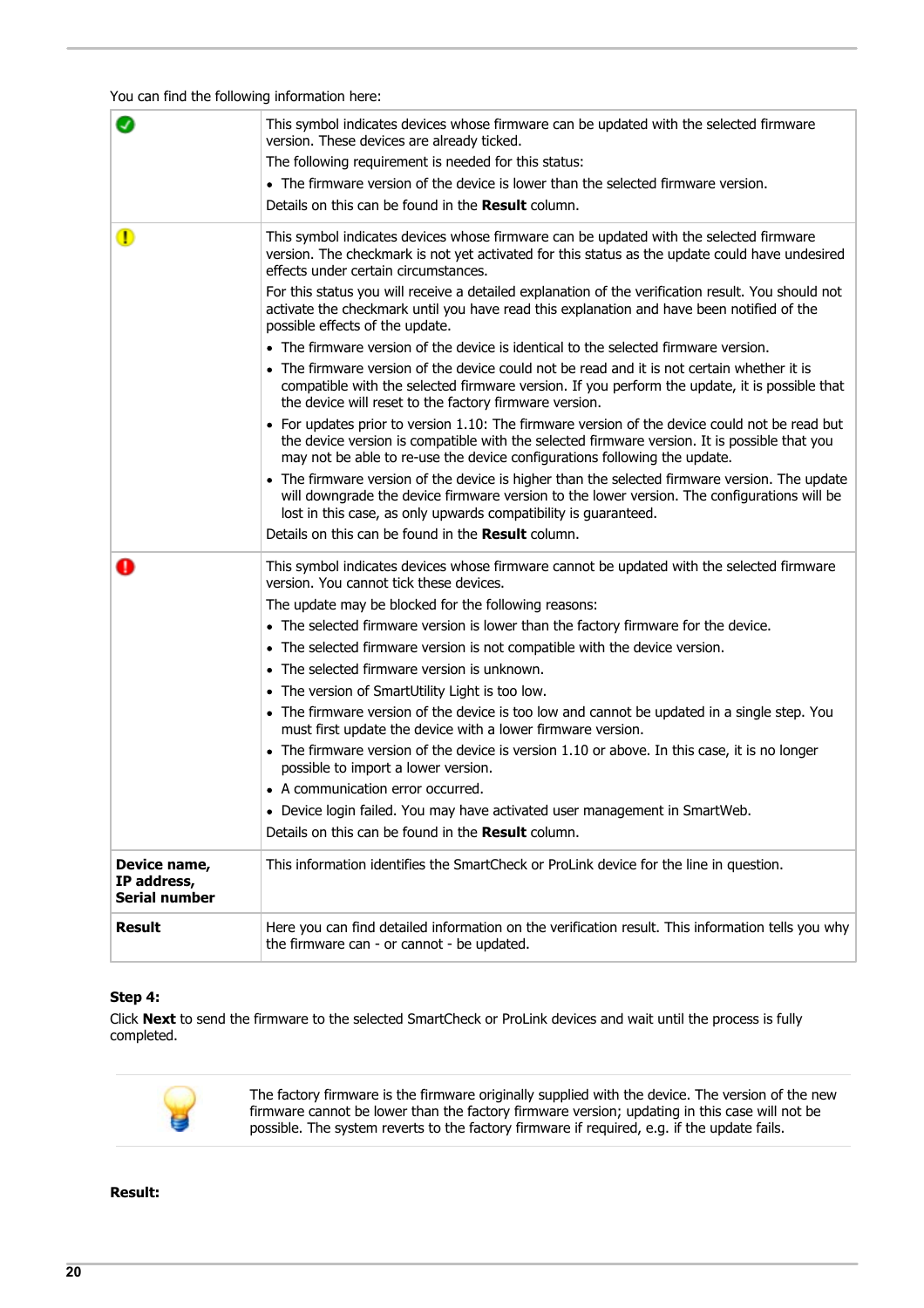After the firmware is updated, the Schaeffler SmartCheck or ProLink device is unavailable for a time, as a safety mechanism is being run. This mechanism ensures that your device is functioning properly again after the firmware update. The duration of unavailability depends on the result of this check: ·

- If your device with the new firmware is functioning properly, the SmartCheck or ProLink device will be available again after approx. 6–7 minutes.
- If this is not the case, the old firmware will automatically be reinstalled. It will then take approx. 20 minutes until the device is available again.



For updates to SmartCheck firmware versions before version 1.10, please clear the browser cache after the update. This is necessary to ensure that the latest version of the Schaeffler SmartWeb software is loaded in your browser.

#### **Checking the firmware version on the SmartCheck or ProLink device**

You can see which version of the firmware is set up on your Schaeffler SmartWeb device in the SmartCheck or ProLink software. To do this, proceed as follows:

- 1. Enter the IP address of the SmartCheck or ProLink device in a browser. The SmartWeb software is started.<br>
1. In the SmartWeb software menu bar, click on **Help**.<br>
1. Select **Version**.
- 
- 

Here you can find detailed information on the version of the SmartCheck or ProLink device, including the device ID and serial number.

### <span id="page-20-0"></span>**5.4 Open directory for database**

Click **More actions > Open directory for database** to open the directory in which SmartUtility Light stores the database with the data of all the devices. Depending on the Windows version installed on your system, this directory is located by default under:

• C:\data

You can change the directory for the database **Settings > Database** 22<sup>5</sup>.

### <span id="page-20-1"></span>**5.5 Open log file directory**

Click on **More actions > Open log file directory** to open the directory in which SmartUtility deposits the log files. Depending on the Windows version installed on your system, this directory is located by default under: ·

C:\Users\[User name]\AppData\Roaming\Condition Monitoring

All software system messages and information on processes are recorded in the log files. You can open a log file with a text editor or word processor.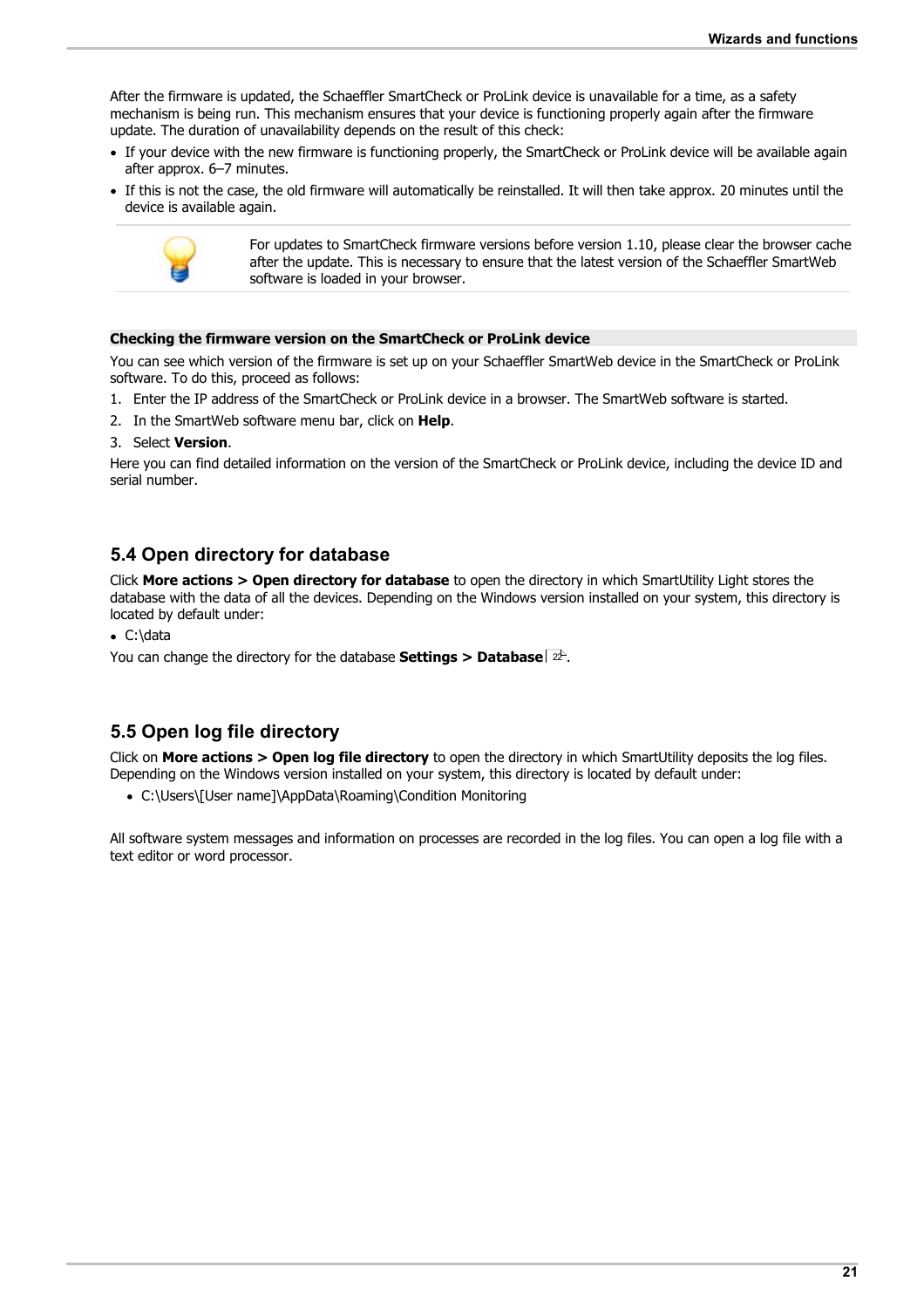## <span id="page-21-0"></span>**6 Settings**

Default settings can be found under **More actions > Settings**. You can use these settings to adapt the SmartUtility Light software to suit your requirements. Click on a term on the left in order to specify the settings in the area on the right. You must confirm all changes by clicking **OK**:

| Schaeffler SmartUtility Light        | $\Box$<br>$\times$                                                                                                                                                                                                                                                                    |
|--------------------------------------|---------------------------------------------------------------------------------------------------------------------------------------------------------------------------------------------------------------------------------------------------------------------------------------|
| <b>Settings</b>                      |                                                                                                                                                                                                                                                                                       |
| General                              | General                                                                                                                                                                                                                                                                               |
| Language<br>Communication<br>Updates | You can select the default directory for configurations here and activate or deactivate messages.                                                                                                                                                                                     |
| Security                             | Default directory<br>Default directory for configurations:                                                                                                                                                                                                                            |
|                                      | $\sim$ 1.1<br>Messages                                                                                                                                                                                                                                                                |
|                                      | The software provides you with information at various points using automatic messages. You can switch off these automatic messages<br>individually by selecting the "Do not show this message again" option.<br>Click here to reactivate all automatic messages.<br>Show all messages |
|                                      |                                                                                                                                                                                                                                                                                       |
|                                      |                                                                                                                                                                                                                                                                                       |
|                                      |                                                                                                                                                                                                                                                                                       |
|                                      |                                                                                                                                                                                                                                                                                       |
| Help                                 | OK<br>Cancel                                                                                                                                                                                                                                                                          |

Here you have the following options:

#### **General**

#### **Default directory**

Here you can change the directory used by the SmartUtility software for configuration files (applies only to the full version).

The directory is automatically created at the following path during installation:

• C:\configuration

Click on  $\Box$  to search for a new directory and set it as a default directory. You can now find directories that you have previously selected in the list box.

| Default directories                   |  |  |  |  |  |
|---------------------------------------|--|--|--|--|--|
| Default directory for data:           |  |  |  |  |  |
| C:\data<br>1.1.1                      |  |  |  |  |  |
| Default directory for configurations: |  |  |  |  |  |
| C:\configuration<br>1.111             |  |  |  |  |  |



Make sure that the downloaded configuration is always saved to the default directory. If you want to specify your own directory, make sure that all the data is available in this directory.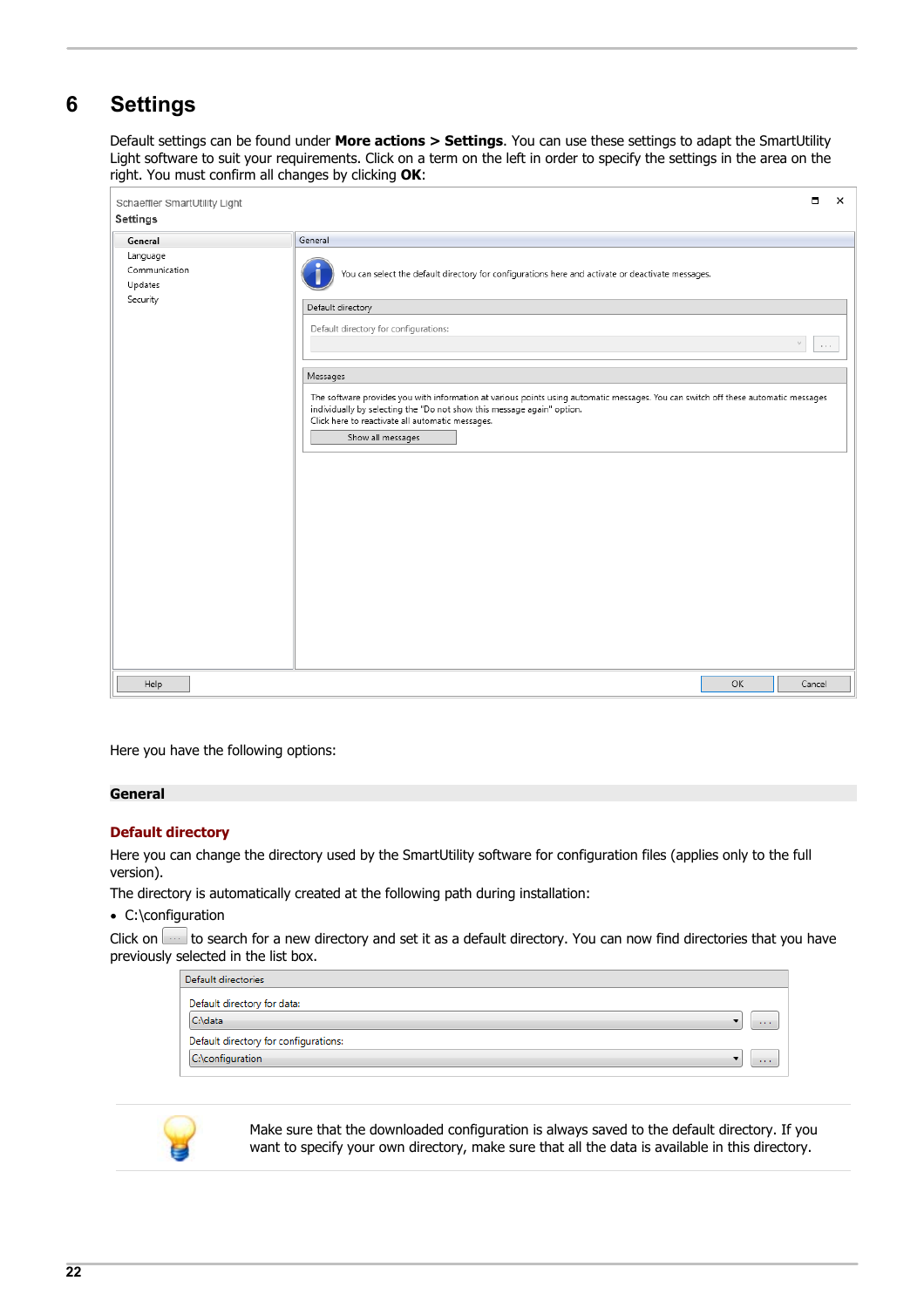#### **Messages**

The SmartUtility Light software recognises various types of messages, e.g. warnings, general information and regular messages regarding updates. You can usually activate the **Do not show this message again** option in these messages so that the message no longer appears.

You can revert this change in the **Settings > Messages** section. Click **Show all messages** to view all warnings, information and other messages again.

| Messages                                                                                                                                                                                                                                                                              |
|---------------------------------------------------------------------------------------------------------------------------------------------------------------------------------------------------------------------------------------------------------------------------------------|
| The software provides you with information at various points using automatic messages. You can switch off these automatic messages<br>individually by selecting the "Do not show this message again" option.<br>Click here to reactivate all automatic messages.<br>Show all messages |

#### **Language**

Here you can set the language in which the SmartUtility Light software interface is displayed. Click on an available language:

| Language                                       |  |  |  |  |  |  |
|------------------------------------------------|--|--|--|--|--|--|
| Current language:<br>Deutsch                   |  |  |  |  |  |  |
| Available languages:                           |  |  |  |  |  |  |
| Deutsch<br>$\overline{\phantom{a}}$            |  |  |  |  |  |  |
| 물품 English                                     |  |  |  |  |  |  |
| <b>T</b> français (France)                     |  |  |  |  |  |  |
| español (España, alfabetización internacional) |  |  |  |  |  |  |
| ● 日本語 (日本)                                     |  |  |  |  |  |  |
| <b>Ш</b> русский (Россия)                      |  |  |  |  |  |  |
| ■ 中文(中国)                                       |  |  |  |  |  |  |
|                                                |  |  |  |  |  |  |

#### **Communication**

#### **UDP ports**

Here you can set the UDP port that is used to search for your devices and for configuration. In addition, with the option **Interval for the sensor search via UDP** you can determine the frequency at which the SmartUtility Light software is to search for devices and update the corresponding list with SmartCheck or ProLink devices in the wizards.

<span id="page-22-0"></span>

| <b>UDP</b> ports |                 |                                           |  |  |  |
|------------------|-----------------|-------------------------------------------|--|--|--|
|                  |                 | UDP communication port for device search: |  |  |  |
|                  | 19000 $\hat{ }$ |                                           |  |  |  |
|                  |                 | Interval for the sensor search via UDP:   |  |  |  |
|                  |                 | 120 Seconds                               |  |  |  |
|                  |                 |                                           |  |  |  |

By default, the UDP port is set to 19000 for the device search. The search interval is set to 120 seconds.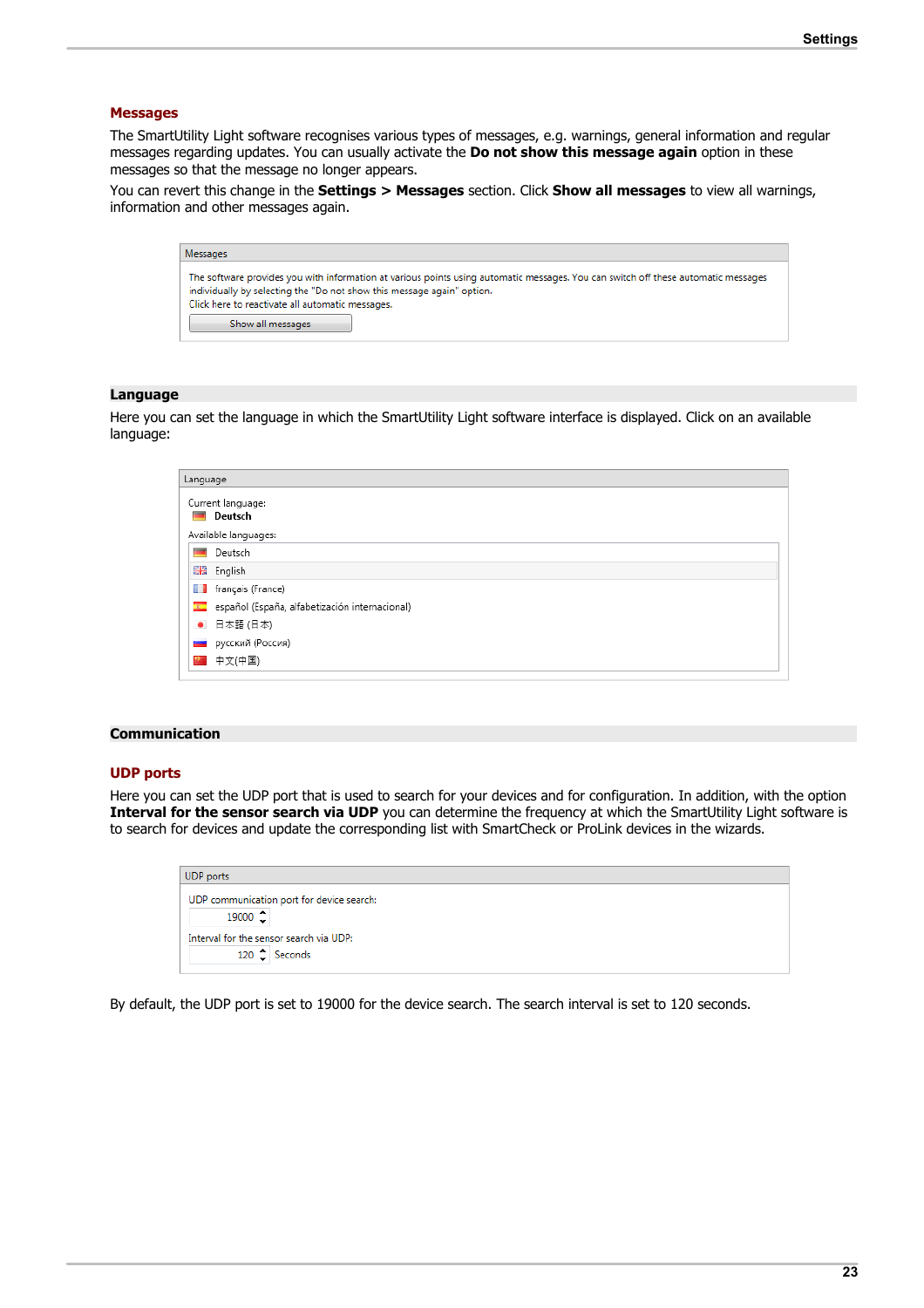

The following basic prerequisites apply for connecting to the computer:

- The UDP communication protocol must be enabled on the used port 19000 in existing
- firewalls. · If the SmartCheck or ProLink device has not been assigned an address via DHCP, it will have the IP address 192.168.1.100 by default. In this case, the IP address of your computer must be within the 192.168.1.x range.
- be within the 192.168.1.x range.<br>• During the initial installation of the SmartUtility Light software, the setting for the UDP port is made automatically. These automatic settings are generally correct.

If there are any problems, please contact your system administrator.

#### **Maximum number of selected devices**

If you have selected multiple devices for a task inSmartUtility Light, some tasks may be processed in parallel on multiple devices. For some jobs, there are a maximum number of parallel device connections with preset standard values. You can change the standard values here and adjust the performance of your network environment: ·

- **Download data:** By default, you can download data from one device. ·
- **Update firmware:** By default, you can update the firmware of 20 devices at the same time. You can increase this value to a maximum of 30 devices.

| Maximum number of selected devices     |  |
|----------------------------------------|--|
| "Download data" wizard:<br>$1 \hat{ }$ |  |
| "Update firmware" wizard:              |  |
| $20 \div$                              |  |

#### **Updates**

You can set the SmartUtility Light software to automatically search for updates for the SmartUtility Light software and the SmartCheck or ProLink device. To do so, set the intervals at which you want the system to search for new updates. If you want to deactivate the update test, select **Never**:

| Updates                                                                      |  |
|------------------------------------------------------------------------------|--|
| Check for updates on starting software:                                      |  |
| Weekly                                                                       |  |
| ▣<br>Use proxy server                                                        |  |
| IP/server name:                                                              |  |
|                                                                              |  |
| Port:                                                                        |  |
| 8080 $\hat{z}$                                                               |  |
|                                                                              |  |
| Show message if connection to page with version information is not possible. |  |
| Check for updates now                                                        |  |

You can also set a message to display if the SmartUtility Light software fails to access the website with the update information.

The **Check for updates now** button allows you to search for updates outside of a regular check. The following dialogue appears: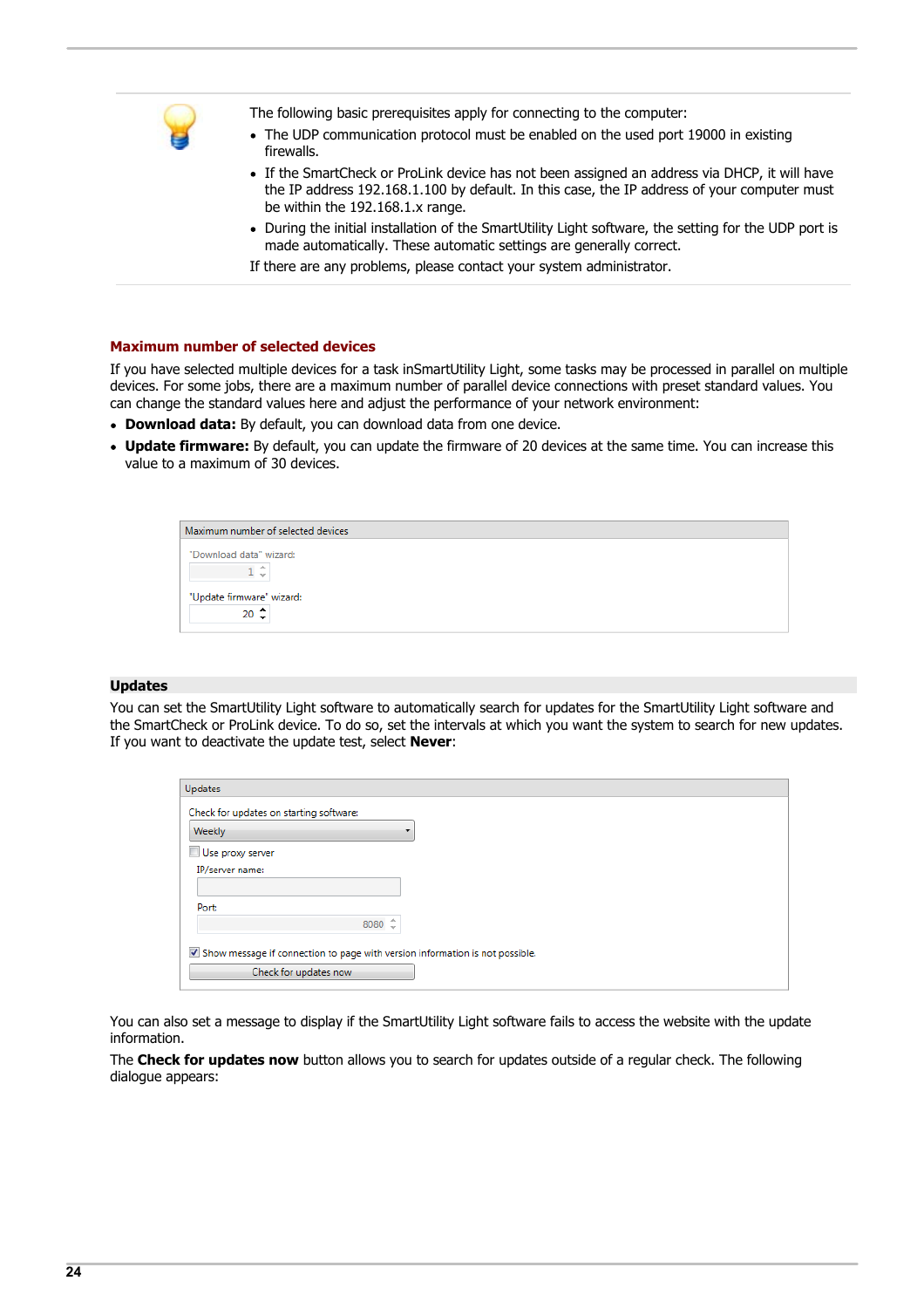| Schaeffler SmartUtility Light<br>Available updates |                                                                                                            |        |         |    | ⊓      | ×  |  |
|----------------------------------------------------|------------------------------------------------------------------------------------------------------------|--------|---------|----|--------|----|--|
| Firmware update found                              |                                                                                                            |        |         |    |        |    |  |
| New firmware version available:                    |                                                                                                            |        |         |    |        |    |  |
|                                                    | http://www.schaeffler.de/content.schaeffler.de/de/mediathek/library/library-detail-language.jsp?id=3548801 |        |         |    |        |    |  |
| Devices to be updated                              |                                                                                                            |        |         |    |        |    |  |
| Name                                               | Serial number                                                                                              |        | Version |    |        |    |  |
| <b>SW 21</b>                                       | f4:3d:80:00:18:ce                                                                                          | 1.6.10 |         |    |        |    |  |
| <b>FAG SmartCheck 10</b>                           | f4:3d:80:00:10:07                                                                                          | 1.6    |         |    |        | E, |  |
| FAG SmartCheck 11                                  | f4:3d:80:00:11:c4                                                                                          | 1.6    |         |    |        |    |  |
| <b>FAG SmartCheck 68</b>                           | f4:3d:80:00:13:68                                                                                          | 1.6    |         |    |        |    |  |
|                                                    |                                                                                                            |        |         |    |        |    |  |
|                                                    |                                                                                                            |        |         |    |        |    |  |
|                                                    |                                                                                                            |        |         |    |        |    |  |
|                                                    |                                                                                                            |        |         |    |        |    |  |
|                                                    |                                                                                                            |        |         |    |        |    |  |
| Updates                                            |                                                                                                            |        |         |    |        |    |  |
| Interval:                                          |                                                                                                            |        |         |    |        |    |  |
| Weekly                                             |                                                                                                            |        |         |    |        |    |  |
| Help                                               |                                                                                                            |        |         | OK | Cancel |    |  |

The following information and functions are to be found here:

- The first section of the dialogue contains information on whether any updates were found and where you can download them.
- download them. · The **Updates** section provides you once again with the selection list in which you can determine the frequency at which the system should search for updates.



If you are using a proxy server between the browser and the Internet in your company network, please activate **Use proxy server** and enter the address and port number of the proxy server. Please contact your system administrator for more detailed information about proxy settings.

#### <span id="page-24-0"></span>**Security**

Here you can change the user name and password for every SmartCheck or ProLink device that the SmartUtility Light software finds, and enter a password for data encryption. Select the required device in the **Select devices** list. This list contains all the SmartCheck or ProLink devices that have ever been detected. The IP address is displayed if the device is available or has been added manually. You can then find the following options:

- **User name/password**: Enter the user name and password, and then repeat the password to confirm. ·
- **Data encryption password:** Enter the password with which encrypted device data from the SmartCheck or ProLink device is secured. The password is required for two wizards: **SmartWeb data import** and **data download**.

| User name/password    |                |                             |    |  |
|-----------------------|----------------|-----------------------------|----|--|
| Select device:        |                |                             |    |  |
| <b>FAG SmartCheck</b> | 172.28.205.162 | f4:3d:80:00:15:31           | ۰. |  |
| User name:            |                |                             |    |  |
| admin                 |                |                             |    |  |
| Password:             |                |                             |    |  |
|                       |                | Show password as plain text |    |  |
| Repeat password:      |                |                             |    |  |
|                       |                |                             |    |  |
| Reset                 |                |                             |    |  |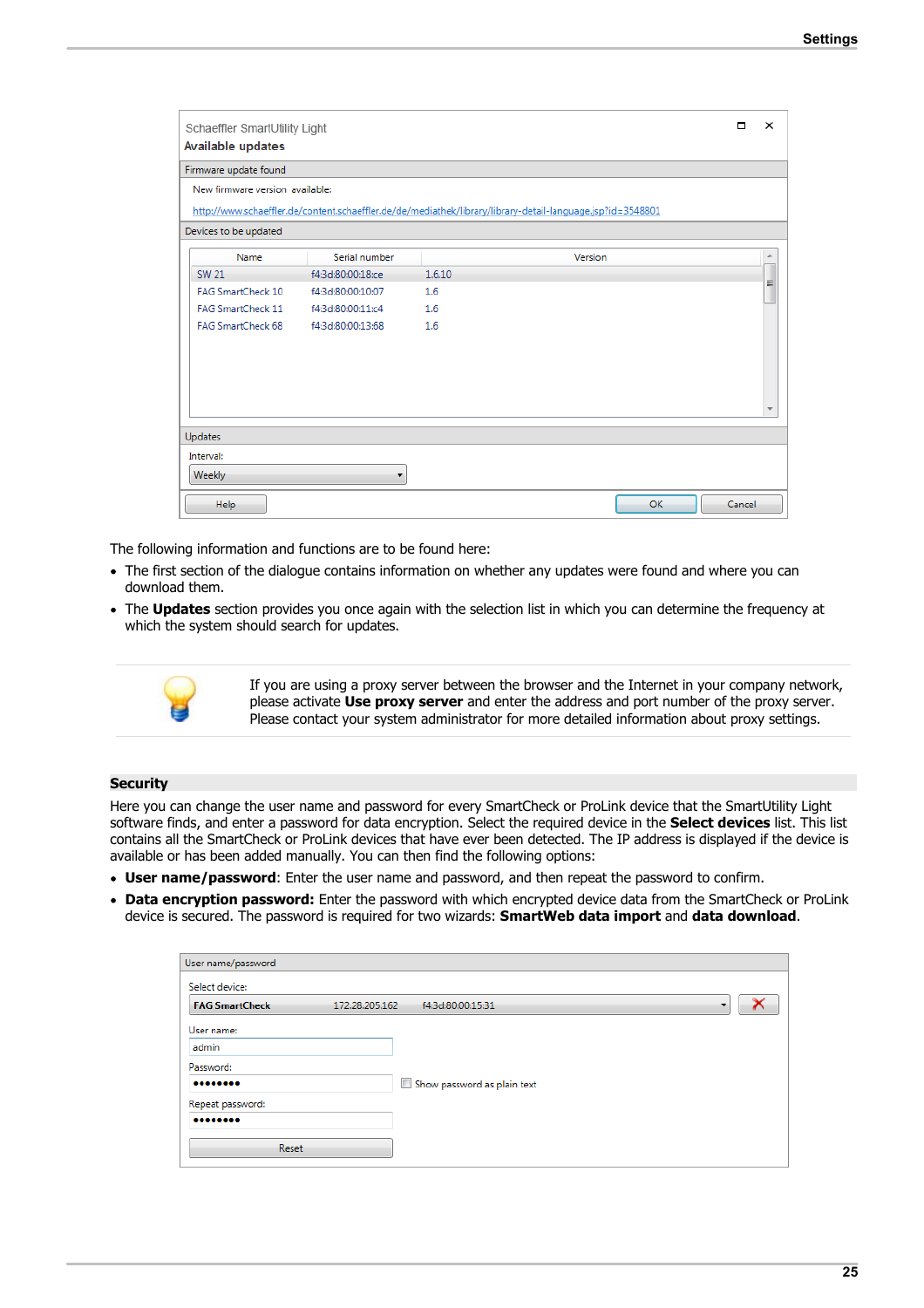

You can log in automatically to a SmartCheck or ProLink device or the integrated SmartWeb software using the user name and password. To do so, your details here must match the user name and password stored in the SmartWeb software user management. If this is not the case, you will not be logged in automatically. You will have to log in using the user name and password stored in the SmartWeb software.

The following requirements must be met for the **password for data encryption**: ·

- The password must be set in both the SmartUtility software and in the SmartWeb software. To do this, in the SmartWeb software, open the menu option **Edit > Device settings >**
- **Edit security settings**. · The password in the SmartUtility software must match the password in the SmartWeb software.

#### **Deleting devices**

Manually entered devices remain stored in the SmartUtility Light software. If you no longer need to use a device, you can remove it from the device list. Select the required device from the **Select device** list and click on .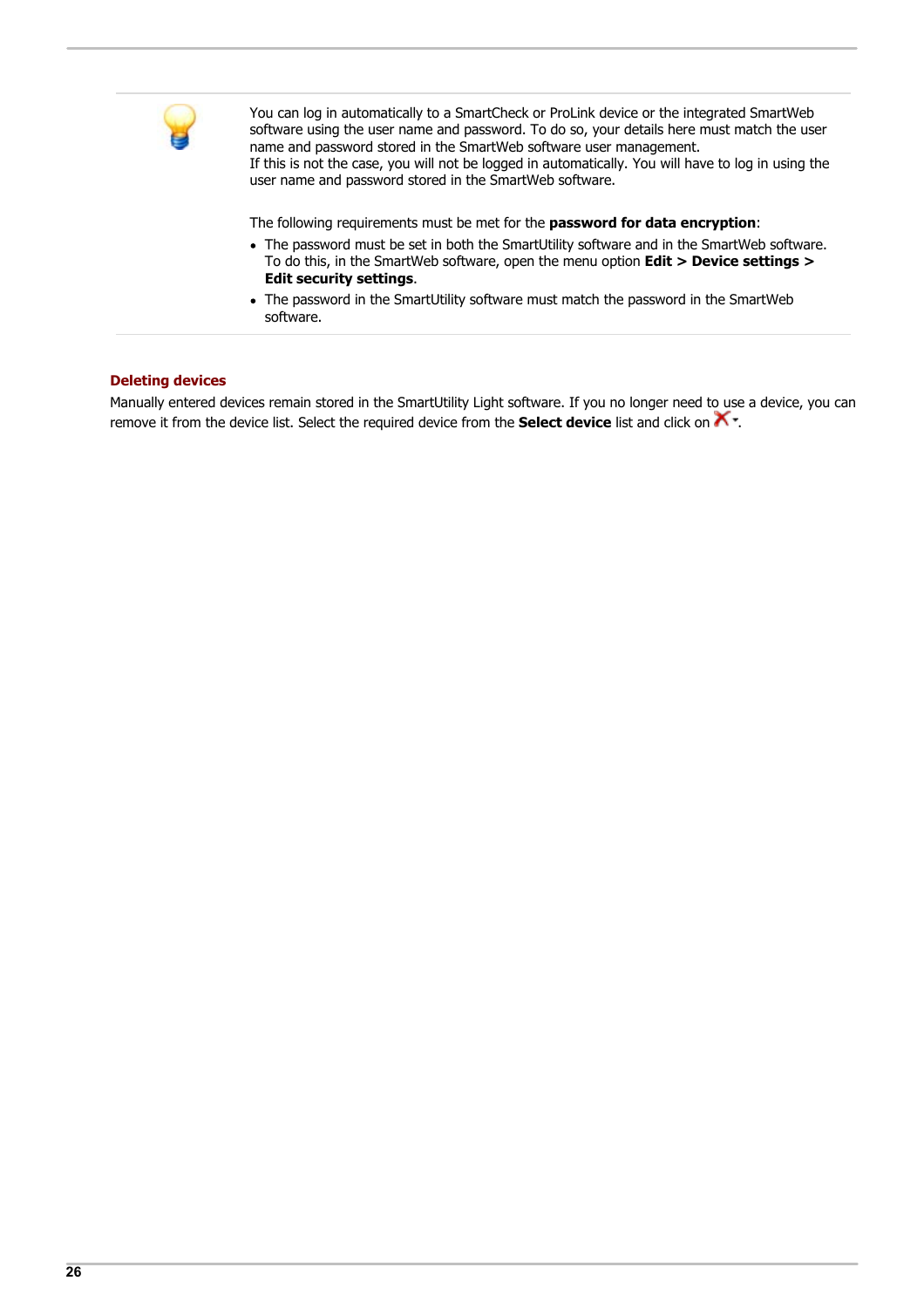## <span id="page-26-0"></span>**7 Further information**

Information on support and the current program version can be found under **More actions > Info**:

| Schaeffler SmartUtility Light                   |  |
|-------------------------------------------------|--|
| Info                                            |  |
|                                                 |  |
| Version: 1.24.0.26532                           |  |
| Schaeffler Monitoring Services GmbH             |  |
| Website: www.schaeffler.de/services             |  |
| General queries                                 |  |
| Telephone: +49 2407 9149-66                     |  |
| Email: industrial-services@schaeffler.com       |  |
| <b>Technical support</b>                        |  |
| Telephone: +49 2407 9149-99                     |  |
| Contact: www.schaeffler.de/en/technical-support |  |
| Licences<br>DirectX info<br>System info         |  |
| © 2021 Schaeffler Monitoring Services GmbH      |  |

Here you have the following options:

- **Version**: Here you can view the current version of your SmartUtility Light software
- Website: Click this link to switch to the Schaeffler Technologies website.<br>• **Email:** Click this link to email a general query to Schaeffler Monitoring Service
- **Email**: Click this link to email a general query to Schaeffler Monitoring Services GmbH. ·
- **System info**: Click this button to switch directly to the **System information** page of your Windows system. ·
- **DirectX info**: Click this button to switch directly to the DirectX diagnostic program.
- **Licences**: Click this button to view detailed information about the third-party libraries used by the SmartUtility software.

#### **Information and services for our vibration monitoring systems**

We offer a unique range of services for Schaeffler SmartCheck or ProLink – from training courses, technical mentoring during the induction phase and expert support with diagnostic issues, right through to customised service agreements including remote monitoring and reporting.

A look at the extensive range of products and services relating to Schaeffler SmartCheck or ProLink can be found online: ·

- SmartCheck: [www.schaeffler.de/en/condition-monitoring/smartcheck](http://www.schaeffler.de/en/condition-monitoring/smartcheck)
- · ProLink: [www.schaeffler.de/en/condition-monitoring/prolink](http://www.schaeffler.de/en/condition-monitoring/prolink)